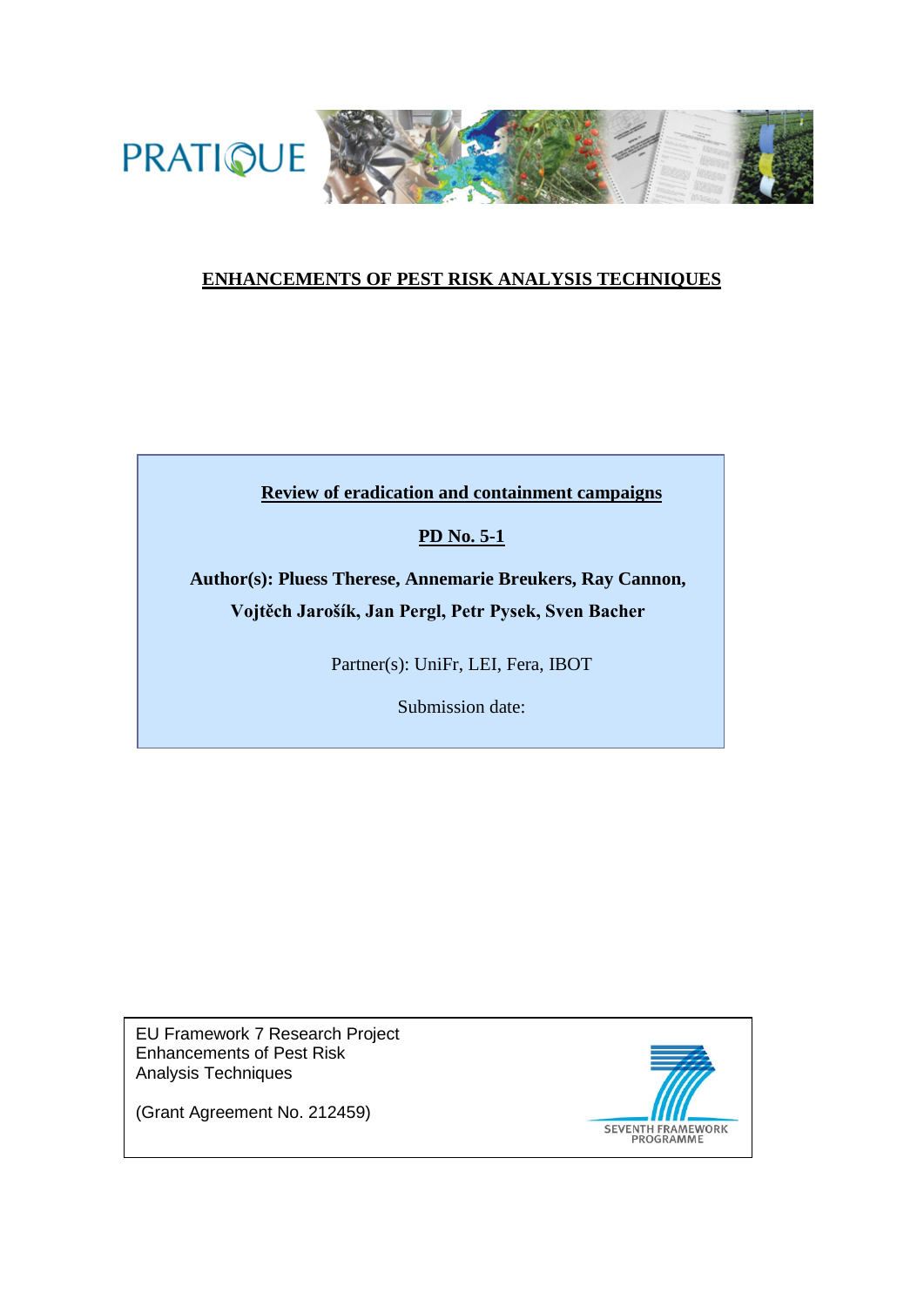**PROJECT OVERVIEW:** PRATIQUE is an EC-funded 7th Framework research project designed to address the major challenges for pest risk analysis (PRA) in Europe. It has three principal objectives: (i) to assemble the datasets required to construct PRAs valid for the whole of the EU, (ii) to conduct multi-disciplinary research that enhances the techniques used in PRA and (iii) to provide a decision support scheme for PRA that is efficient and userfriendly. For further information please visit the project website or e-mail the project office using the details provided below:

Email: pratique@csl.gov.uk Internet: www.pratiqueproject.eu

Authors of this report and contact details

Name: Therese Pluess Partner: UniFr E-mail: therese.pluess@unifr.ch

Name: Ray Cannon Partner: Fera E-mail: ray.cannon@fera.gsi.gov.uk

Name: Annemarie Breukers Partner: LEI E-mail: Annemarie.Breukers@wur.nl

Name: Vojtech Jarosik Partner: IBOT E-mail: jarosik@cesnet.cz

Name: Jan Pergl Partner: IBOT E-mail: pergl@ibot.cas.cz

Name: Petr Pysek Partner: IBOT E-mail: petr.pysek@ibot.cas.cz

Name: Sven Bacher Partner:UniFr E-mail: sven.bacher@unifr.ch

Disclaimer:

This publication has been funded under the small collaborative project PRATIQUE, an EU 7th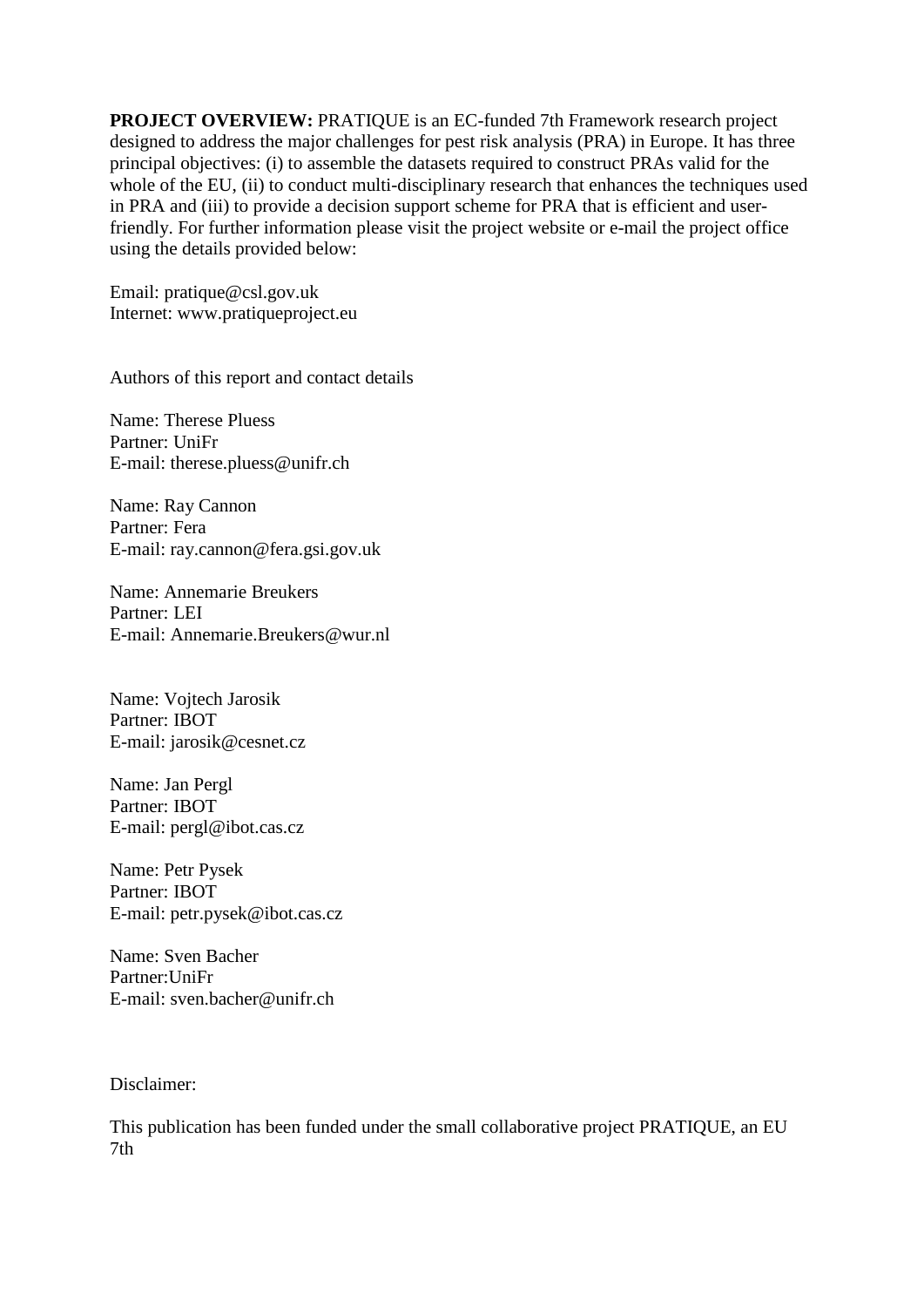Framework Programme for Research, Technological Development and Demonstration addressing theme: [kbbe-2007-1-2-03: development of more efficient risk analysis techniques for pests and pathogens of phytosanitary concern call: fp7- kbbe-2007-1]. Its content does not represent the official position of the European Commission and is entirely under the responsibility of the authors. The information in this document is provided as is and no guarantee or warranty is given that the information is fit for any particular purpose. The user thereof uses the information at its sole risk and liability.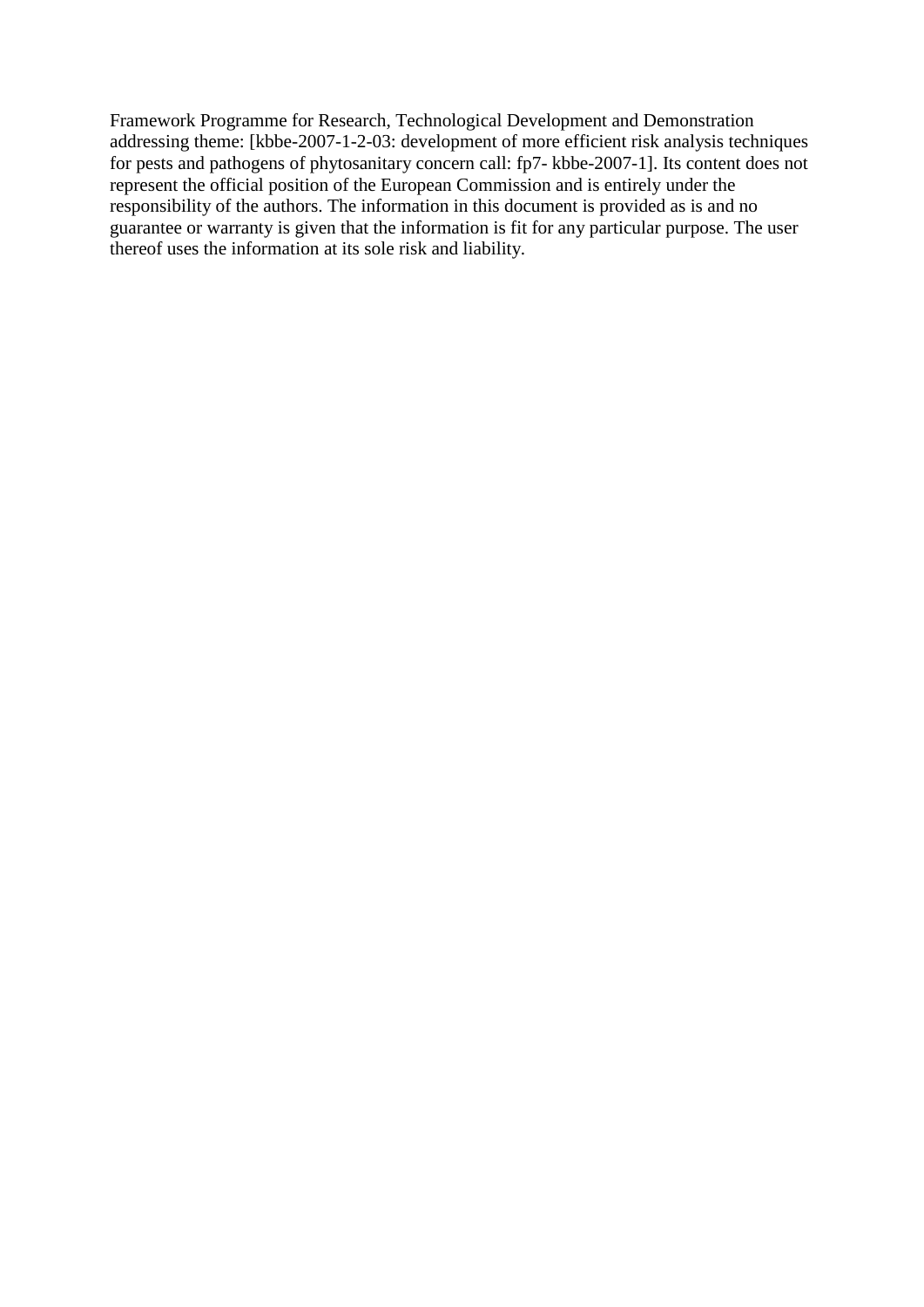# **Table of Contents:**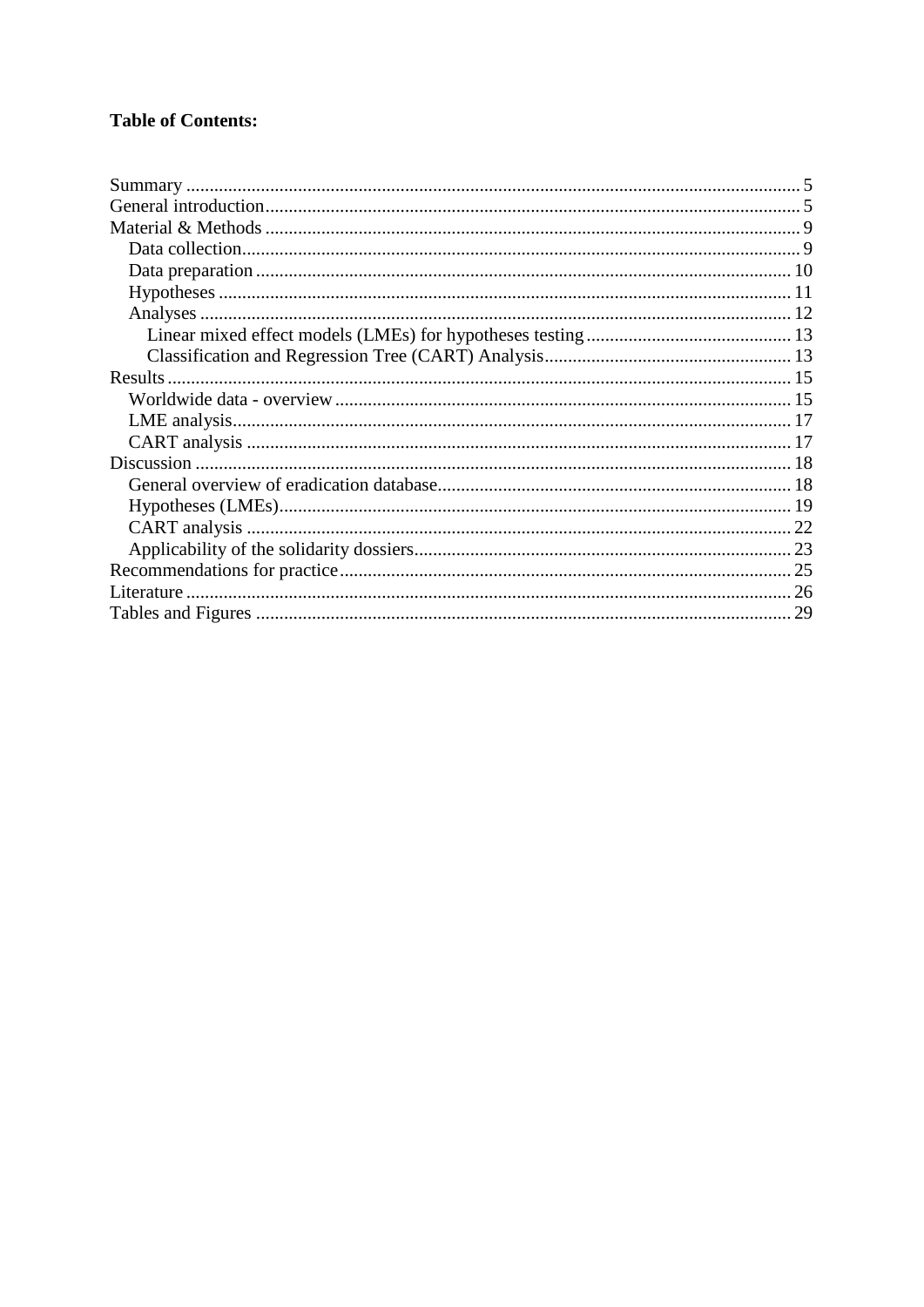#### **Summary**

Eradication of invasive alien plant pests involves the application of phytosanitary measures to eliminate them from an area, when measures to prevent their entry have failed. National plant protection organisations (NPPOs) may also rely solely on surveillance and eradication as risk mitigation measures. However, whilst the eradication of an organism usually is the initial goal of phytosanitary services it is not the only strategy available (others being containment or suppression). NPPOs need to decide which measures to apply if and when a quarantine pest is found in an area. Until now, no generic decision support scheme has existed to help NPPOs in outbreak situations. The aim of this deliverable therefore, was to collect information on eradication campaigns against plant pests and invasive alien plants and to investigate which factors were related to successful outcomes. The results of this analysis will be integrated into the decision support scheme that is being developed in task 5.3 of PRATIQUE. We collected data on 171 different campaigns (eradications, containments and suppressions) against 102 species and applied two different analytical methods to analyse the dataset. 1) Linear mixed effect models (LMEs) were used to test a few often-stipulated factors relevant for eradication success, such as the spatial extent of an outbreak, the importance of quick reaction times, the cooperation between stakeholders, the readiness of NPPOs to act after an outbreak and the pest category (insects, plants or pathogens). Indoor eradications and the readiness to act after an outbreak were relevant factors in the model, together with the information that pathogens are more difficult to eradicate than insects. 2) A more extended analysis was performed using classification and regression trees (CART). This analysis included more factors and revealed that both the accessibility and the size of an infested area are significantly related to successful eradication outcomes. Furthermore, the pest category and spreading capacity of the harmful organism are decisive for the overall success of a campaign. Overall, the classification tree analysis suggests that eradication campaign may be successful if the infested area is accessible and not larger than approx. 4,000 ha and if the organism is not a fungus. We propose evaluating the usefulness of these factors for a generic decision support scheme in task 5.3 of the PRATIQUE project. This task aims at improving the evaluation of risk management options in the EPPO scheme in order to guide actions that should be taken at pest outbreaks.

#### **General introduction**

To avoid negative impacts from invasive alien species (IAS) it is best to prevent their entry (Touza *et al.*, 2007). Yet it is unrealistic to expect exclusion measures to be 100% effective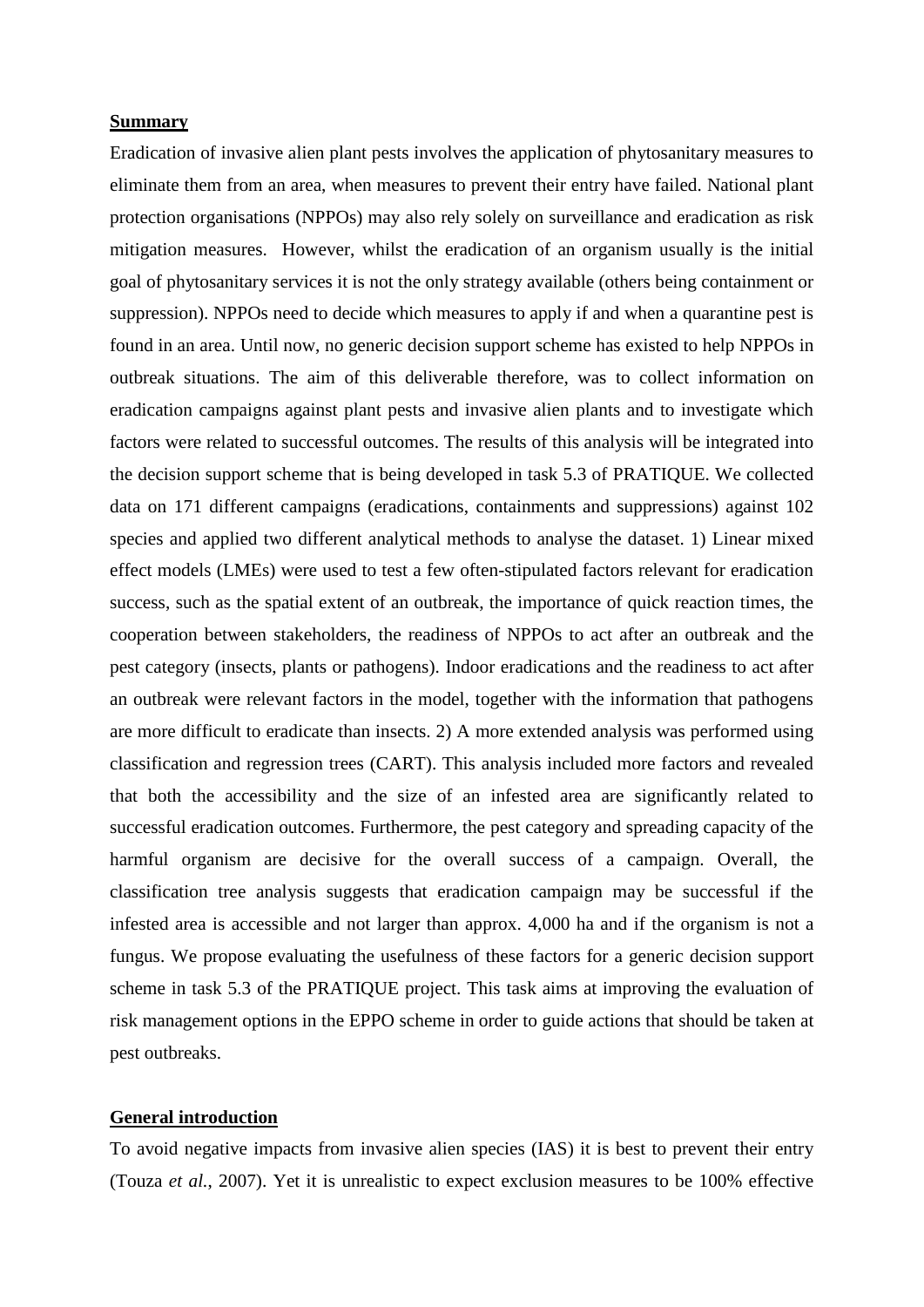and policies for preventing invasions must include monitoring and control measures, if necessary. If therefore, a quarantine organism is intercepted, pest risk managers need to take appropriate measures to prevent the organism from establishing and spreading. It is argued that once prevention has failed and an alien species is detected, eradication is the best alternative, considering the mounting costs and undesired effects related to permanent control or to a "do-nothing"-policy (Genovesi, 2007), but see also Olsen & Roy (2002). An ideal eradication campaign would destroy all individuals of a potentially invasive species immediately upon their arrival (Mack & Lonsdale, 2002). This is however, rarely possible, since biological invasions often go undetected in the early stages, by virtue of the fact that nearly all incipient invasions consist of a small number of sparsely distributed organisms (Carey, 1996). Nevertheless, maximum effort should be focused on small, isolated outbreaks, a policy which requires an effective early-warning/rapid response capability (Simberloff, 2008).

Eradication is the application of phytosanitary measures to eliminate a pest from an area (FAO, 1998). This measure has often proven to be successful, if taken at an early stage of the invasion process (Myers *et al.*, 1998, Rejmánek & Pitcairn, 2002, Simberloff, 2003, Simberloff, 2008). However, complete elimination is not always feasible, especially in budget-limited situations or where eradication is not possible due to the biology or the mobility of the organism or if re-introductions are very likely. In such situations, a containment or suppression strategy might be more efficient measures to control a new pest (Baxter *et al.*, 2008). In other words, a pest may be established in a limited area, but is contained within that area by the application of official measures. The gypsy moth slow the spread-campaign in the US is an example of such a containment campaign (http://www.gmsts.org/operations/index.htm). Pest managers need tools to evaluate costs and benefits of a management measure as accurately as possible to secure necessary resources for eradication and to apply cost effective and appropriate measures. This requires that the efficacy of a given measure should be also assessed.

In the EU, EC directives describe measures to be taken following outbreaks of a few well known quarantine pests, e.g. for the Western corn rootworm *Diabrotica virgifera virgifera* (EC, 2000, EC, 2003). There are international standards such as the International Standard for Phytosanitary Measures No. 9 ('Guidelines for pest eradication programmes') to prevent the introduction and/or spread of quarantine pests. The European and Mediterranean Plant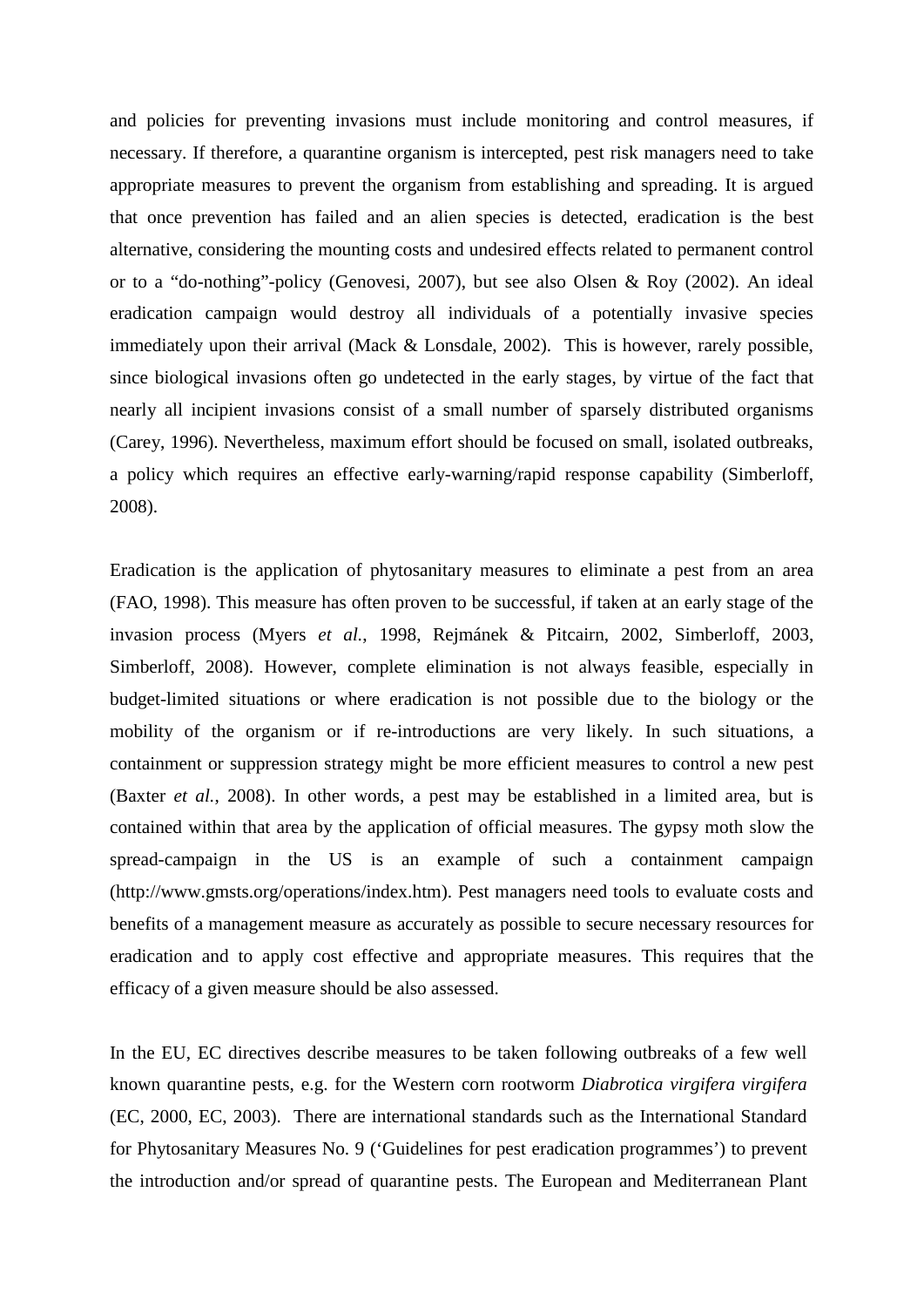Protection Organization EPPO has adopted a regional standard describing which elements should be addressed in contingency plans (EPPO, 2009). However, there is no generic decision support scheme to help guide eradication or containment actions for all quarantine pests, whatever the pest, the habitat or the extent of the outbreak when first discovered (Baker *et al.*, 2009). PRATIQUE aims at developing scientifically based decision support scheme for risk managers of plant pests in the EU.

In the recent past, there have been a number of reviews of eradication attempts (Myers *et al.*, 2000, Simberloff, 2003, Genovesi, 2005, Simberloff, 2009). Many refer to case histories from a wide range of organisms, often encompassing insects, pathogens, marine or terrestrial plants, vertebrates, and molluscs, to draw general conclusions about the factors that lead to successful eradication (Myers *et al.*, 1998, Simberloff, 2003). Furthermore, distinct ecosystems (i.e. marine, terrestrial, agricultural, forests) are compared in an attempt to understand why an eradication campaign failed or succeeded (Myers *et al.*, 2000, Simberloff, 2003, Simberloff, 2009). A recent review by Simberloff (2009) lists the factors believed to be crucial for successful eradication: these are (1) early detection and quick reaction, (2) sufficient resources, (3) clear legal authorisation, (4) sufficient knowledge about the organism and (5) an energetic project management team. These factors were nevertheless, largely derived from anecdotal eradication reports, without statistical analysis. Genovesi (2005) did a more systematic review that was restricted to eradications in Europe. He concluded that in Europe no records exist on eradications against alien invertebrates or marine organisms and that only some very localized removals of alien plants have been attempted in Europe. His review thus included only alien vertebrates in Europe and he also did not analyse his data statistically (Genovesi, 2005). As it happens there have been successful eradications of alien invertebrate pests in Europe; for instance the United Kingdom has eradicated the Colorado beetle, *Leptinotarsa decemlineata*, 163 times (Bartlett, 1979) and melon thrips, *Thrips palmi*  was successfully eradicated from UK glasshouses (Cannon *et al.*, 2007). We are not aware of any attempt in the literature, to statistically analyse factors associated with eradication success, but we think that new analytical tools such as classification trees and mixed effect models can help us to draw general conclusions about the successes and failures of eradication attempts. While most reviews mention plant pests, we are not aware that they have ever been addressed specifically in a review. This study aims at filling this knowledge gap. We are also not aware of any other study giving a general overview of eradication attempts targeted at plant pests or even systematically collating data on a wide range of plant pests and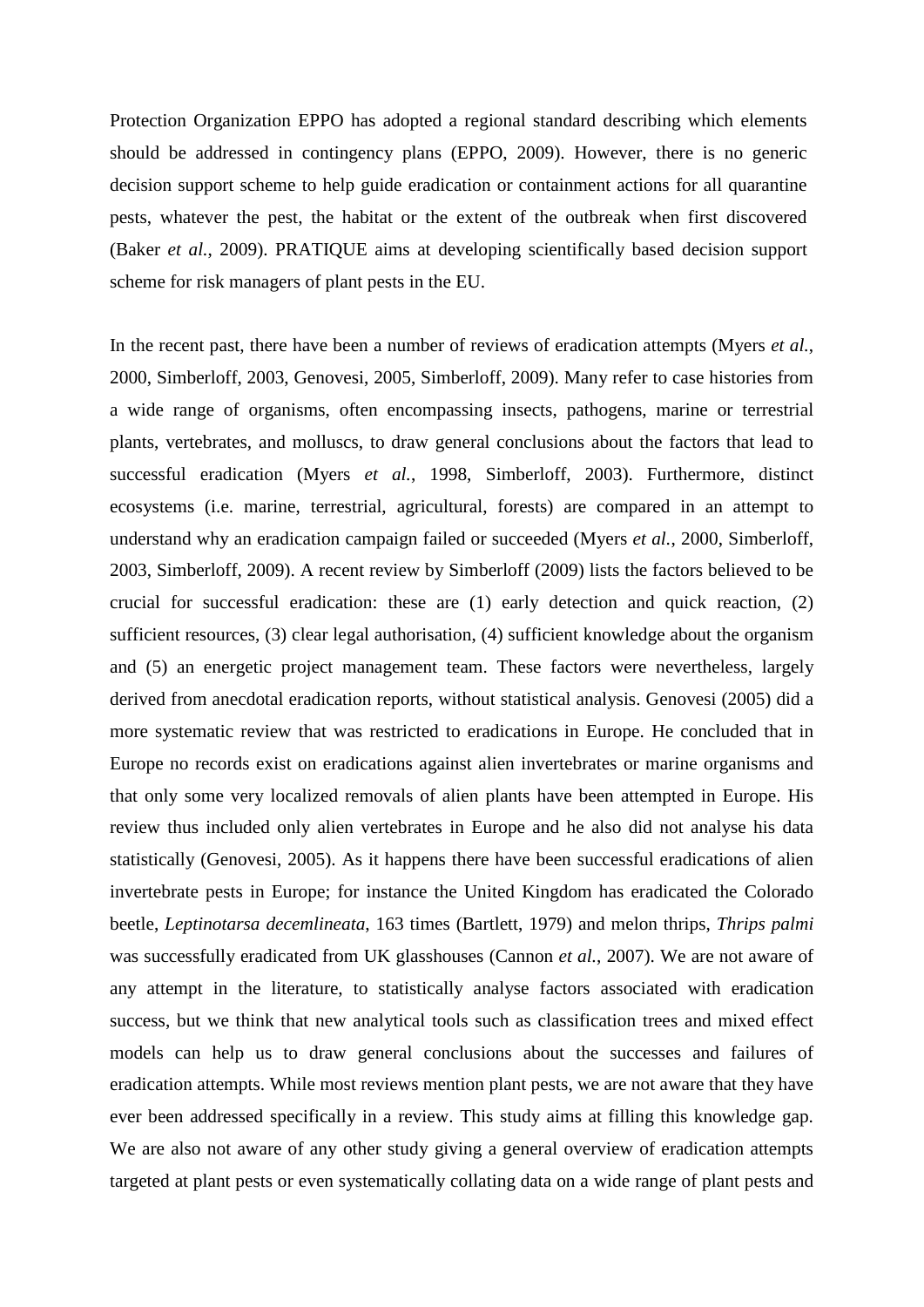evaluating eradication campaigns against them. Invasive alien plants have also been the subject of eradication campaigns and Rejmánek & Pitcairn (2002) showed that professional eradications of small infestations (below one hectare) are usually possible.

In this review, we collected detailed data about as many plant pest eradications worldwide as possible as well as information on invasive alien plants. The review includes organisms defined as plant pests (EC, 2000), i.e. insects, nematodes, bacteria, fungi, viruses or viroids and invasive alien plants. An additional organism group (phytoplasma) was created for the European stonefruit yellows phytoplasma ESFYP, *Candidatus Phytoplasma prunorum* (Species group 16SrX, Apple proliferation group) (http://www.uniprot.org/taxonomy/47565) that includes the organism listed as Apricot chlorotic leafroll mycoplasma in the Plant Health Directive (EC 2000).

The information collected about campaigns to eradicate and contain quarantine pests in the EU and worldwide is compared here and a subset of campaigns (explicit eradications) is analysed in order to identify factors common to successful campaigns.

Based on previous reviews, we hypothesize the following:

- i) Pest populations with a limited spatial occurrence are more easily eradicated than large outbreaks, because intensive phytosanitary measures are more easily applied.
- ii) Island and indoor (closed system) outbreaks are more easily eradicated than campaigns on mainland or in complex (outdoor) structured receptor habitats, because in the former cases spread of the organisms is limited, the infested area might be more easily delimited and the organisms are less likely to "escape" from phytosanitary measures (Clout & Veitch, 2002, Krajick, 2005).
- iii) Early detection and a quick response will increase the chances of success, because founder populations prior to establishment and potential spread, are more at risk of extinction due to environmental and demographic stochasticity and Allee effects (Liebhold & Bascompte, 2003). Thus if a small population is targeted for eradication soon after its introduction, eradication success is expected to be higher. This hypothesis might thus correlate with hypothesis i)
- iv) Campaigns against well-known organisms are more likely to succeed, because the weak points of the organism have been identified and effective control measures might therefore be more readily available. Likewise, good cooperation between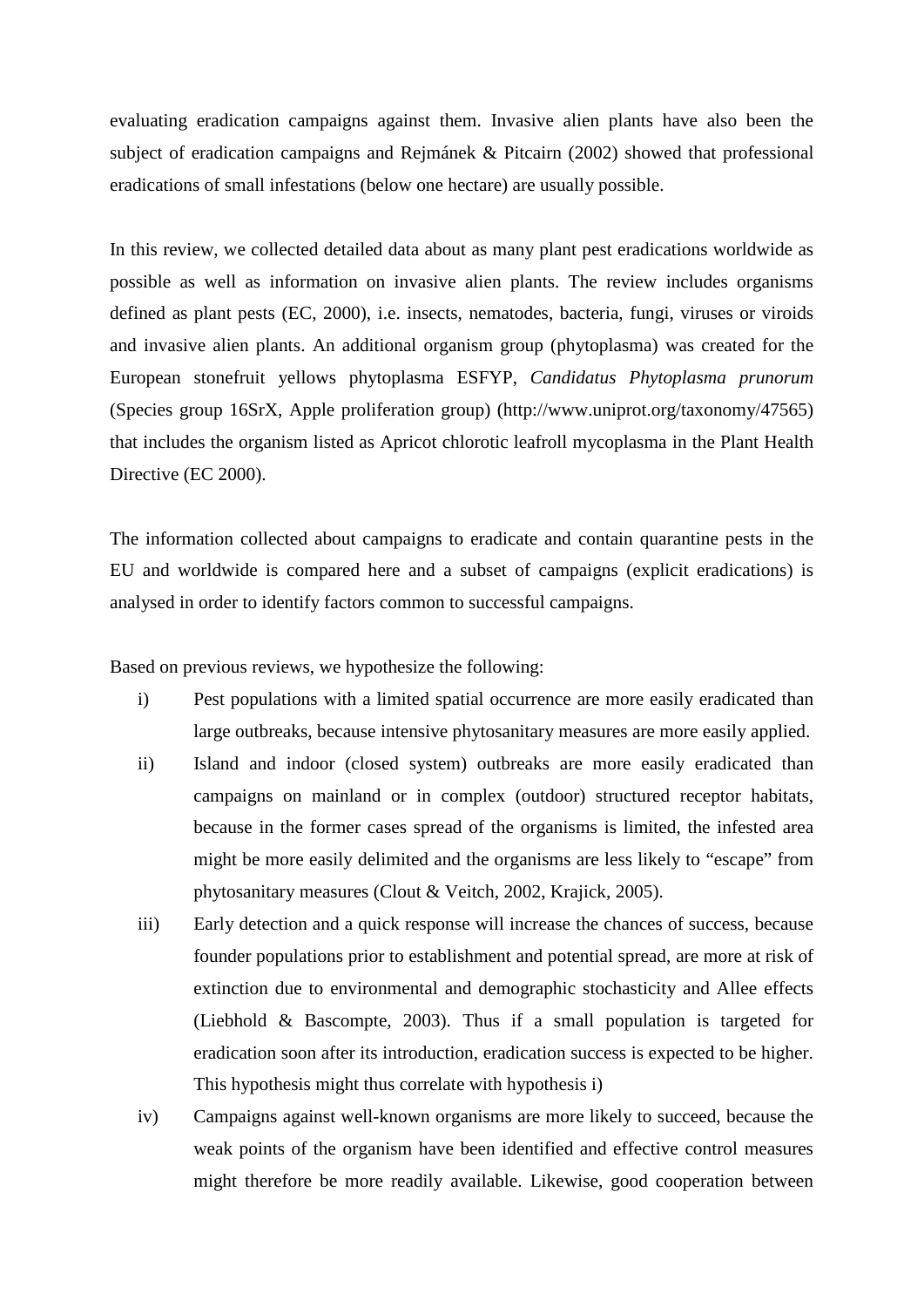authorities, the involvement of stakeholders and the availability of a contingency plan could be equally important for the success of the campaign. It will make the mode of action clear for everyone from the beginning and discussions about responsibilities, funding, severity of possible impacts and control measures, will less likely occur and hamper the progress of the eradication (Stokes *et al.*, 2006). It might also enable the pest managers to take more efficient control measures because less opposition is expected from a well-informed public. We assume here, that an elaborate contingency plan will also include a risk communication campaign, to allay concerns and objections.

#### **Material & Methods**

#### **Data collection**

We collated data on campaigns aimed at containing and eradicating a plant pest population from a defined area. We included containment and area-wide pest control, because they are an important measure taken against many phytosanitary relevant organisms (Vreysen, 2007). An extended questionnaire was established for the collection of species-specific (life-history traits, pest history, detectability, spreading abilities, feeding behaviour), location-specific (invaded habitat type, altitudinal range, continentality) and event-specific factors (spatial scale of outbreak, management measures, effort, stakeholder commitment, information availability, properties of the target population, pathway properties, timing). The detailed questionnaire can be consulted in Table 1. The information retrieved from the questionnaires was compiled into a database hereafter referred to as the eradication database.

We searched for data in the Internet, and for published scientific papers and unpublished eradication reports from national plant protection organisations. Information about eradication campaigns is often difficult to obtain, because they are only rarely published and often only available as 'grey' literature, or not publicly accessible. Thus, national and regional plant protection organizations are important sources of information and pest managers from NPPOs were contacted to provide examples and detailed information about eradication campaigns from their countries. Furthermore the applicability of the EC DG SANCO operated CIRCA data server is discussed in Appendix 1.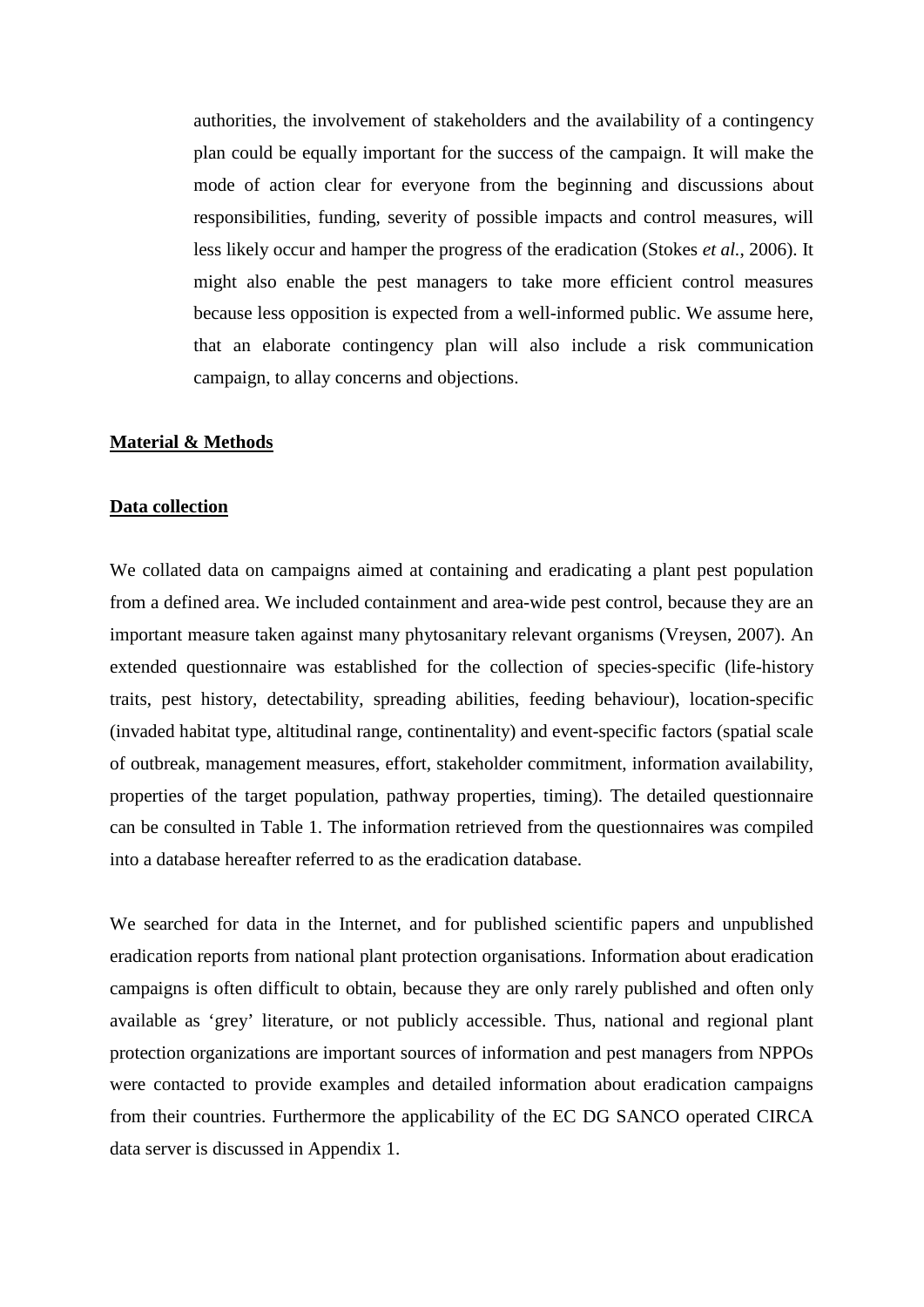In summary, the Solidarity data was used to provide details for specific cases (e.g. monetary costs for measures against some pests) where there were data gaps in the eradication database and for comparative purposes where expert judgements were provided. Seven cases obtained from solidarity returns (Appendix 1) were already in the eradication database and the solidarity dossiers confirmed these inputs; for 3 cases information about monetary costs was added to the eradication database.

#### **Data preparation**

Since the eradication measures are likely to differ, at least in degree of application, from containment or suppression measures, we distinguished between these management goals. Therefore, separate analyses will be needed for each goal. Here, we briefly review all campaigns in the database but use only those campaigns clearly identified as eradications for hypothesis testing and to construct classification trees.

#### Success of a campaign  $=$  dependent variable

The degree of success of a campaign was determined at four levels and only for the subset of campaigns clearly declared as eradications.

- Level 0: The campaign failed because the organism established and the campaign was stopped or switched to containment or suppression
- Level 1: The organism could neither be eradicated nor contained but instead expands its geographical distribution; but nonetheless, the campaign continued with the objective to eradicate the organism.
- Level 2: The campaign was successful in containing the organism within a certain area and the population density had been reduced considerably. Or the success of the eradication campaign was likely, provided that no further findings will occur in the time frame relevant for the species. Therefore the campaign continues in the form of surveys until successful eradication can be officially declared.
- Level 3: The eradication was successful, which was confirmed by surveys over a time period relevant for the life-cycle of the and after that period, the campaign was stopped. We distinguished level 3 from level 2 to account for the fact that a considerable time period may be needed to determine whether a campaign has been successful or not (Rout *et al.*, 2009).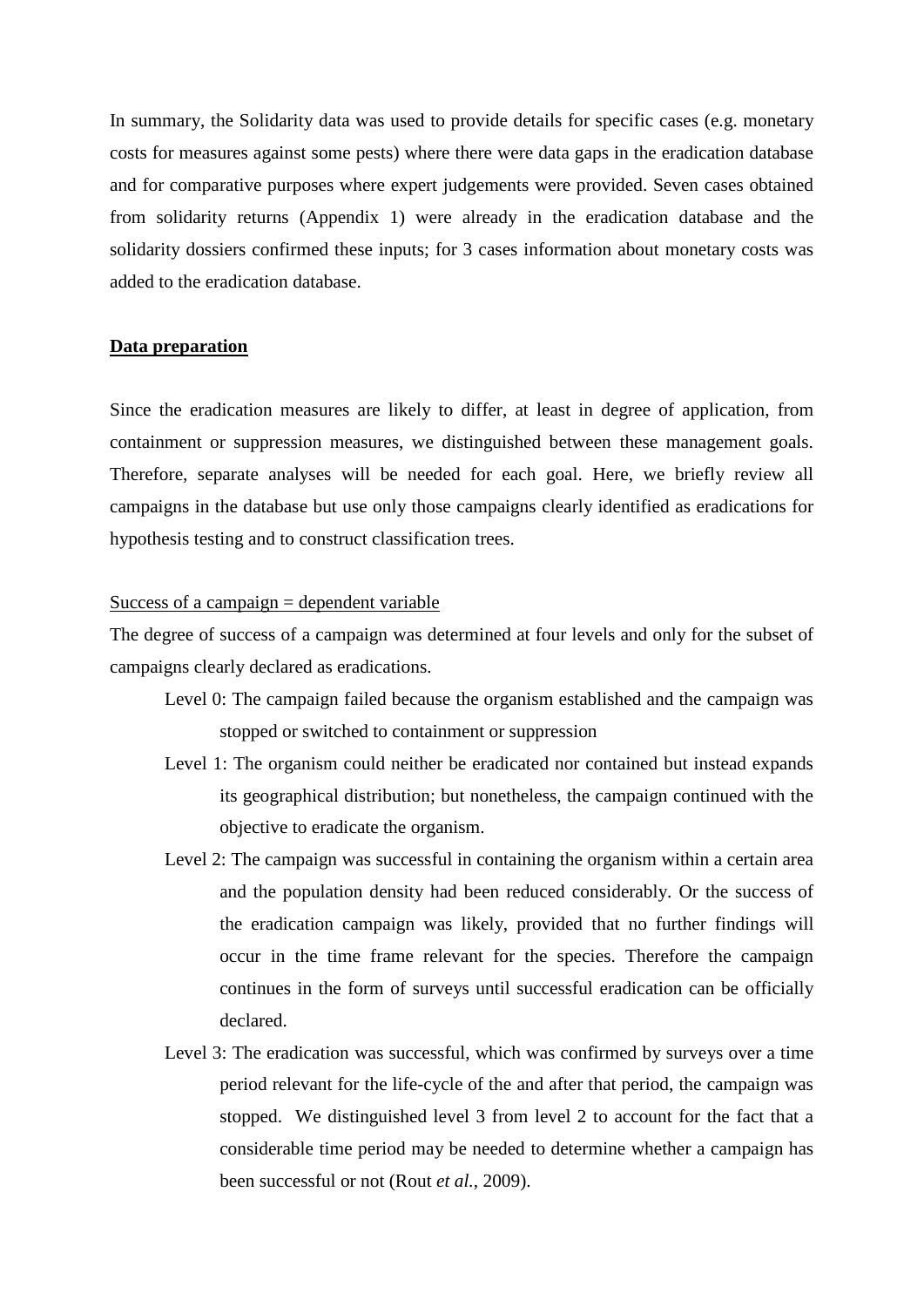## Affected systems

We classified the organism into four categories, according to whether it was considered a pest in i) "agriculture" (all annual and perennial outdoor and indoor agricultural and horticultural crops), ii) "forestry" (managed or unmanaged forests and tree plantations, excluding ornamental/urban trees) or iii) "ornamentals" (including ornamental/urban trees and flowers). If an organism was judged capable of causing ecological damage (such as reducing biodiversity or affecting ecosystem services), it was classified as iv) an "ecological" problem. A pest species can be included in more than one of these four categories. This categorisation was included for two reasons; i) the life-history strategies of pests may differ between categories and ii) each category concerns different stakeholder groups; both factors might affect the success of a campaign. For example, if a species is only an agricultural problem, it might be more easily eradicated if stakeholders (farmers) support the measures because they are in their own interest. Conversely, if an organism is also perceived as a forest/ornamental or even an ecological problem, additional stakeholder groups might intervene and hamper campaigns (Myers *et al.*, 2000, Garcia-Llorente *et al.*, 2008).

#### **Hypotheses**

#### **i) Spatial scale**

To account for the spatial aspect of an eradication campaign, we introduced a spatial variable. A small, isolated outbreak focus, for example a finding in an individual glasshouse or on a group of isolated trees was classified as "local". The classification "regional" stands for measures taken at a regional scale, but within a country. Such campaigns cover a larger area, usually including several outbreak foci. "Countrywide" campaigns were addressed against an organism across an entire country and always include several or many outbreak foci. For campaigns in the United States, Canada and Australia, measures affecting an entire state or province were also classified as "countrywide". This classification was also chosen assuming that campaigns within one country/state/province should be easier to manage than international campaigns because they fall under one jurisdiction only. If several countries (or states or provinces in the case of the USA, Canada or Australia) were collectively managing an organism, these large scale campaigns were classified as "international" endeavours.

#### **ii) Continentality and character of target system**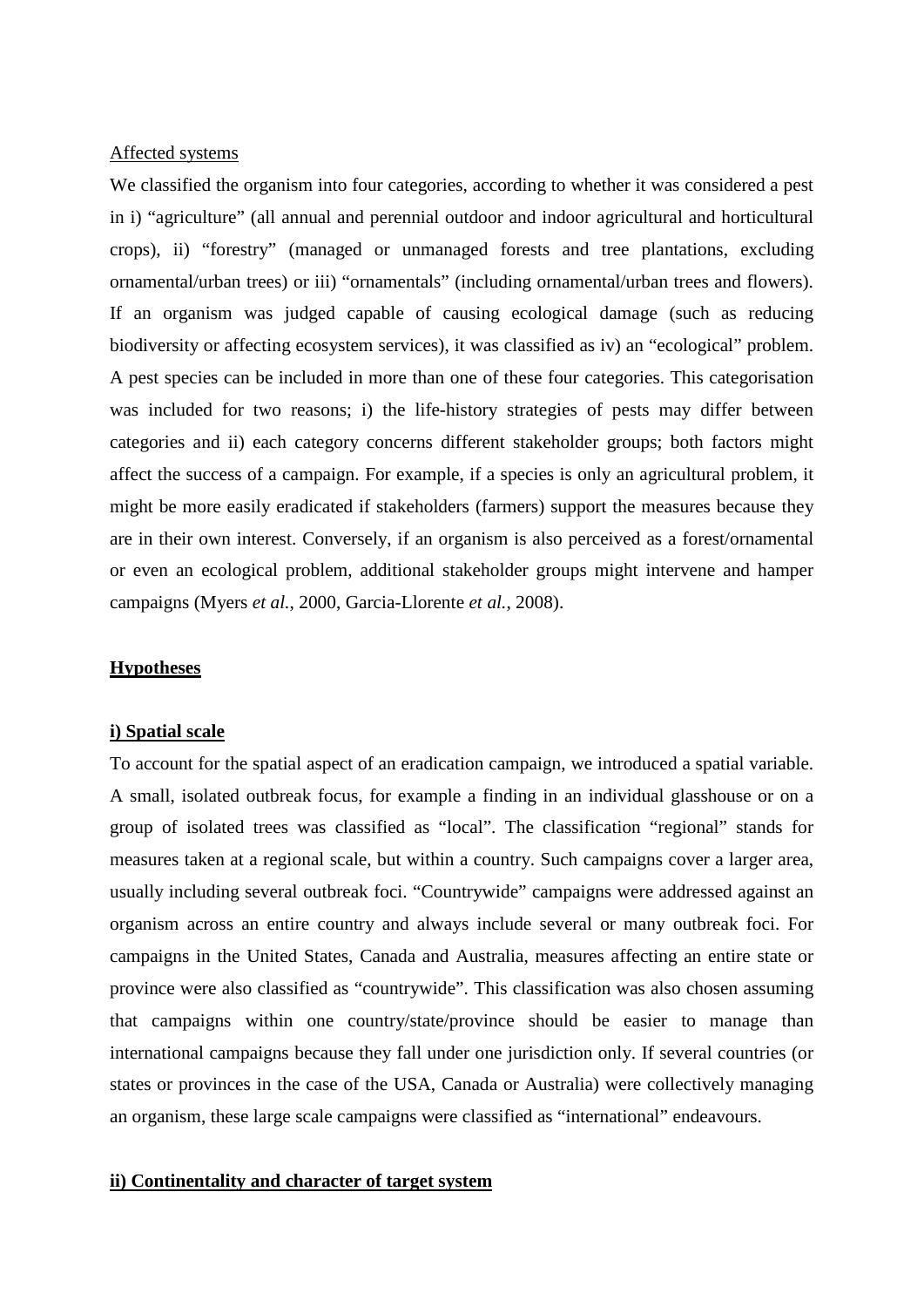We distinguished whether a campaign was endeavoured on an island or on the mainland. Because the measures and the outcome of eradications are likely to depend on the characteristics of the infested habitat, we distinguished between campaigns that addressed a) exclusively protected systems (such as glasshouses), b) exclusively outdoor systems or c) included both protected and open systems.

#### **iii) Timing**

The time elapsing between the arrival of an organism and the beginning of management measures was counted in years for the LME analyses, and in months for the CART. If the arrival date was not known, the date when the first spread or the first impact was noticed, was used in the analysis.

#### **iv) Readiness to act and cooperation**

The degree of knowledge about the species and the readiness of authorities to eradicate an incursion was considered as follows: a) none; information about the species and possible management measures were collected and evaluated only after the incursion, b) low; pest alerts, pest notices or similar information were available when the pest was detected, c) medium; a PRA for the species or a generic contingency plan was available prior to incursion, d) high; a contingency plan against the species was available prior to incursion. As second variable, the degree of cooperation was tested as answered in the questionnaire (Table 1); none, existing, strong.

#### **Analyses**

The database was analysed with two different tools for the following reasons: Our database includes many factors that potentially affect the outcome of a campaign. All these factors could be tested individually, but we would loose statistical power because of repeated testing. Another issue are data gaps, which LMEs cannot handle so well. For these reasons, we tested a few often-stated factors with LMEs, to begin with. Then, we used a novel approach with Classification and Regression Tree (CART) analysis, without prior hypothesising to see what could be learnt from the eradication database. CART analysis is more flexible because it can handle data gaps by creating surrogates, thus it was possible, to include many more factors (with data gaps) in the CART than with LMEs. CART was applied to 'mine' our extensive eradication database for meaningful factors related to successful eradication campaigns,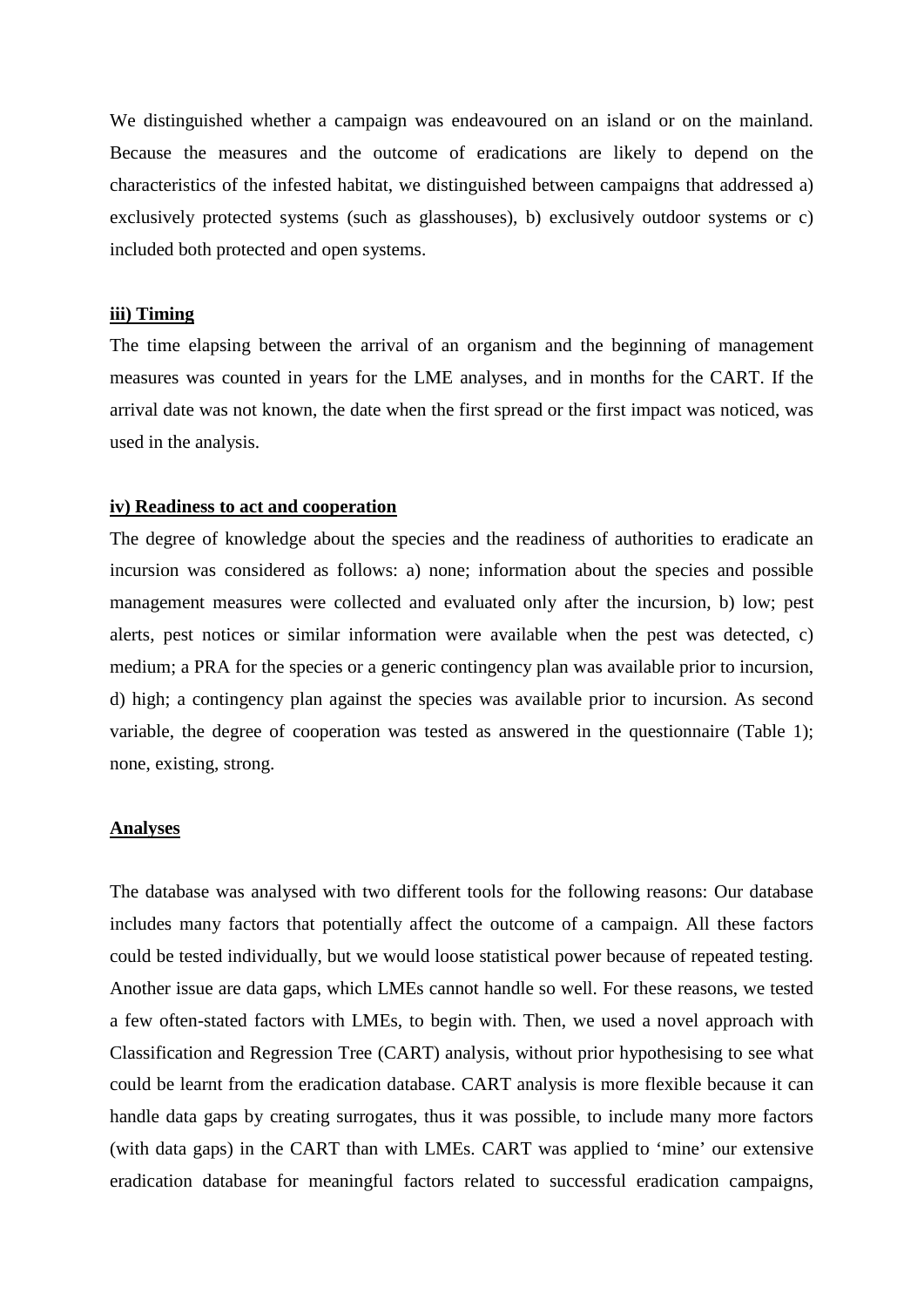without *a priori* formulated hypotheses. CART enabled us to discover generalities that might otherwise have been omitted (or overlooked) if we had focused only on hypothesis testing. Furthermore CART can deal with complexities often found in ecological datasets such as nonlinear relationships, high-order interactions and missing values (De'ath & Fabricius, 2000). Despite these complexities, CART allows for easy graphical interpretation of complex results (De'ath & Fabricius, 2000).

#### **Linear mixed effect models (LMEs) for hypotheses testing**

The analyses to test our hypotheses were performed with 126 eradication campaigns, using LMEs. We used the lme function of the software R (Version 2.7.1; R Development Core Team 2008). The outcome of each campaign served as the dependent variable and the factors that we expected to affect the outcome were included as fixed factors in a multivariate analysis. Factors included in the full model were i) spatial scale at four levels; local, regional, countrywide, international, ii) continentality; island vs. mainland and open/closed character of the targeted system; closed vs. open vs. both, iii) time in years between arrival of an organism and beginning of management measures, iv) degree of knowledge about the species and readiness to fight an incursion; none, low, medium or high, as well as the level of coordination between involved parties; none, existing or strong. We also included an approximation of taxonomic relatedness with 3 levels as fixed factor: insects, pathogens (including bacteria, fungi, viruses, nematodes and phytoplasma) and plants. Because some eradication campaigns were undertaken against the same species, the outcome of these campaigns can be expected to be related, we corrected for this by including the species name as random factor into the model. The full model was then iteratively simplified by removing non-significant terms to produce a minimal adequate model in which all terms and interactions are significant. Model simplification was done by minimising Akaike's Information Criterion (AIC).

#### **Classification and Regression Tree (CART) Analysis**

Classification trees (Breiman et al., 1984) are deemed an appropriate statistical method for the analysis of our dataset. The reasons are their ability to handle missing data, their flexibility and robustness, invariance to monotonic transformations of predictor variables, their ability to use combinations of explanatory variables that are either categorical and/or numeric, their ability to deal with nonlinear relationships and high-order interactions, and, despite all these analytical difficulties, their capability to give easily understandable and interpretable results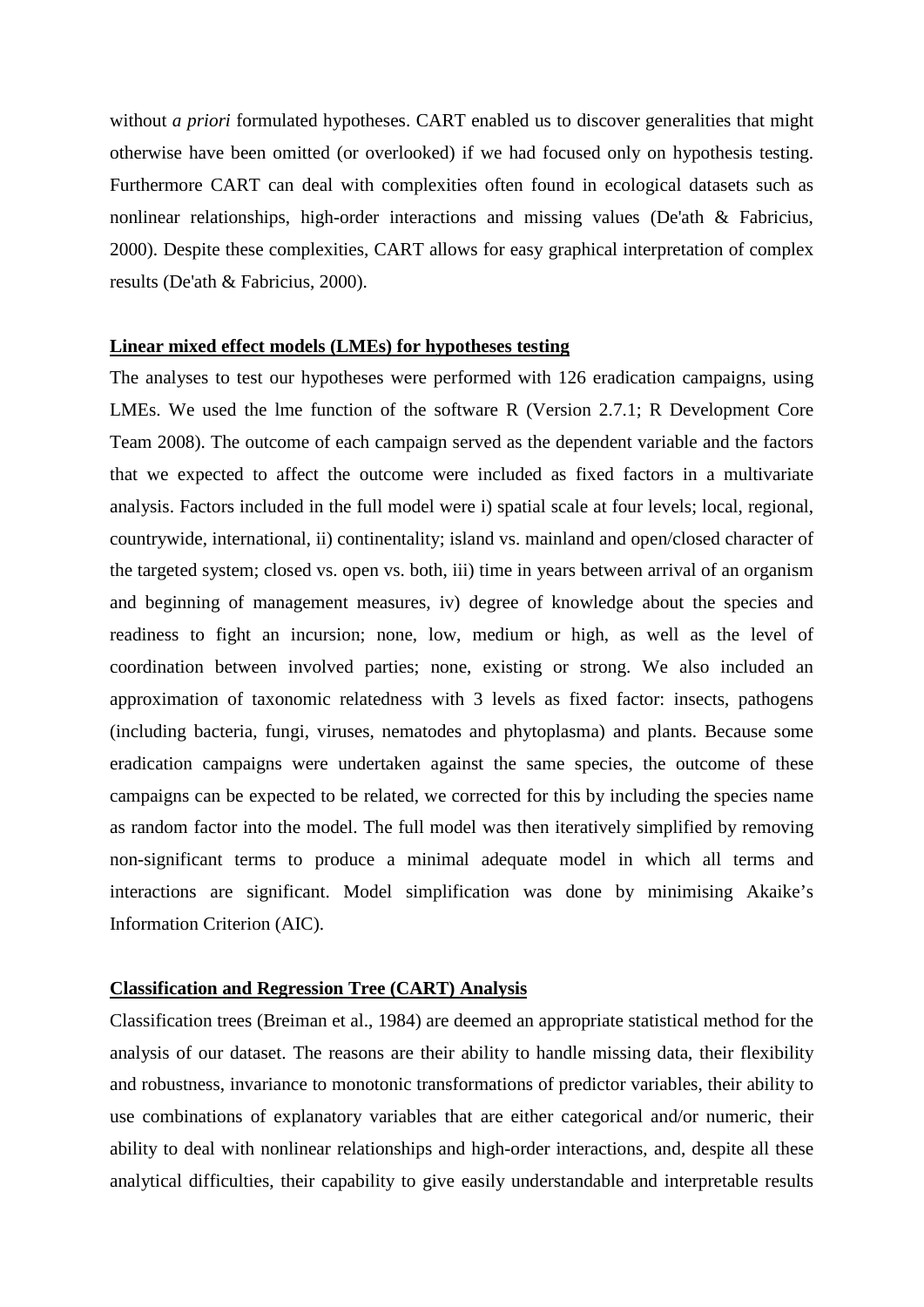(De'ath & Fabricius, 2000). Furthermore, CART provides an intuitive insight into the kinds of interactions between explanatory variables (De'ath & Fabricius, 2000). In our dataset, the success of an eradication campaign served as response variable, denominated as "yes" for successfully accomplished campaigns and "no" for all other campaigns. Environmental factors and species traits served as explanatory variables. Since some species had several records in the dataset, the effect of individual species was weighted by using the reciprocal of the number of records in the dataset for each species. For a detailed description of the factors considered for the CART and their distribution see Appendix 3.

Trees were constructed by binary recursive partitioning, with the default "Gini" impurity measure, in CART v. 6.0 (Breiman *et al.* 1984, Steinberg & Colla 1995). To determine the optimal tree, a sequence of nested trees of decreasing size, each of them being the best of all trees of its size, were constructed, and their resubstitution relative errors were estimated. Tenfold cross-validation was used to obtain estimates of cross-validated relative errors of these trees. These estimates were then plotted against tree size, and the optimal tree chosen both based on the i) minimum cost tree rule, which minimizes the cross validated error (the default setting in CART v 6.0; Steinberg & Colla 1995, p. 43), and based on the (ii) 1–SE rule, which minimizes cross-validated error within one standard error of the minimum (Breiman et al. 1984). Following De'ath & Fabricius (2000), a series of 50 cross-validations based on both rules were run, and the modal (most likely) single optimal tree was chosen for description. Using the weighted values for each species, the minimum size of each terminal node was limited to one. The quality of the best single classification tree was expressed as the misclassification rate by comparing the misclassification rate of the best tree with the misclassification rate of the null model (De'ath & Fabricius 2000), and by using crossvalidated samples (Steinberg & Colla 1995) as specificity (i.e. the ability of the model to predict that a species is not eradicated when it is not) and sensitivity (the ability of the model to predict that a species is eradicated when it is) (Bourg et al., 2005).

The optimal trees were represented graphically, with the root standing for the undivided dataset at the top, and the terminal nodes, describing the most homogeneous groups of data, at the bottom of the hierarchy. The quality of each split was expressed by its improvement value, corresponding to the proportion of the overall misclassification rate explained by the split, with high scores of improvement values corresponding to splits of high quality. Surrogates of each split, describing the splitting rules that closely mimicked the action of the primary split,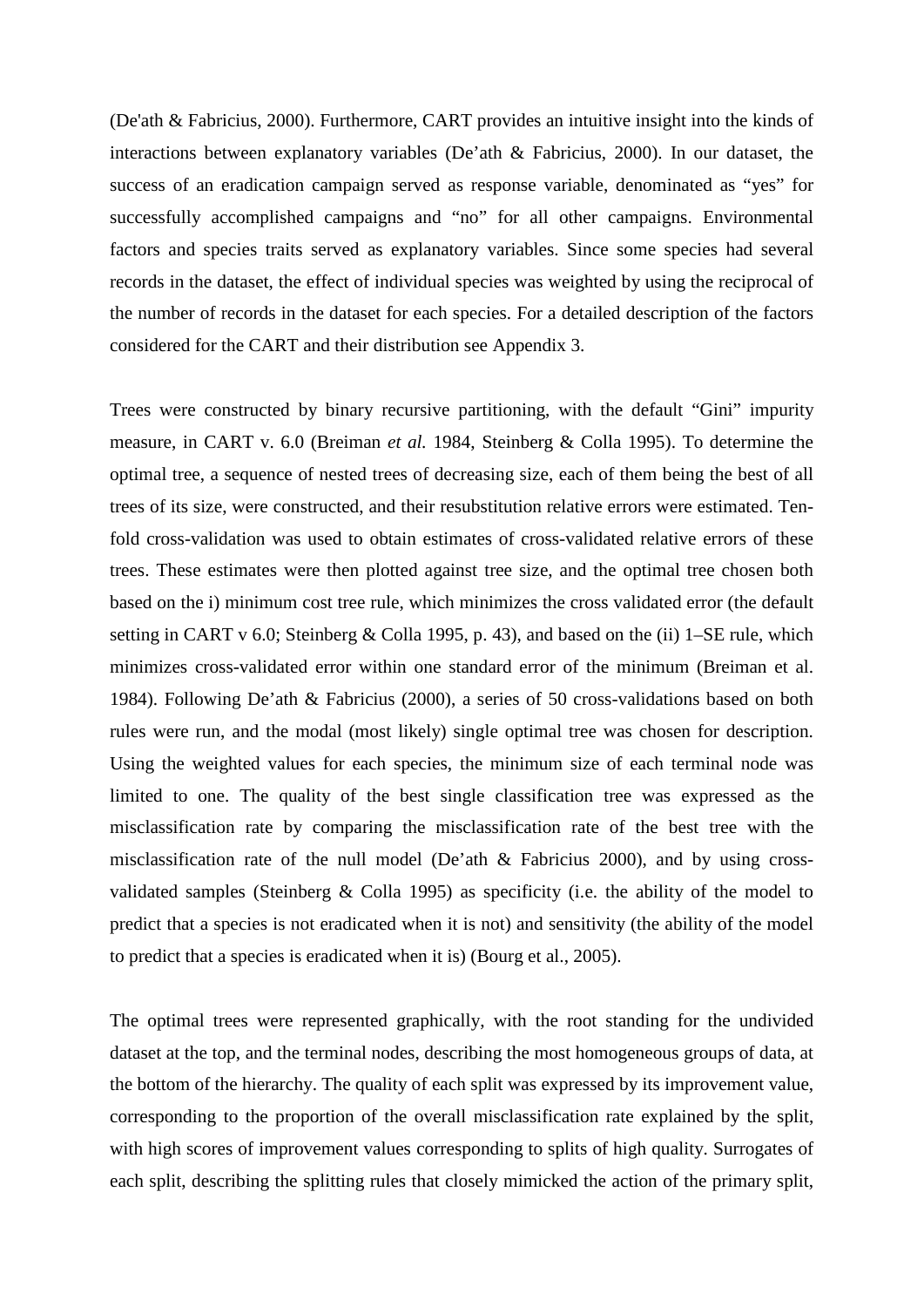were assessed and ranked according to their association values, with the highest possible value 1.0 corresponding to the surrogate producing exactly the same split as the primary split. Because it is easier to be a good splitter on a small number of records, missing explanatory variables have an advantage as splitters. To circumvent this problem, the explanatory variables were penalized in proportion to the degree to which they were missing and treated by back-up rules, based on the surrogates specific to each split, that closely mimicked the action of the primary splitters. To reduce the splitting power of high categorical explanatory variables, these were also adjusted to have no inherent advantage over continuous explanatory variables, following penalization rules set out by Steinberg & Colla (1995) .

#### **Results**

#### **Worldwide data - overview**

Data pertaining to 171 eradication campaigns against 102 different species were assembled by July 2009. Appendix 2 gives an overview of the database and Table 2 shows the campaigns divided into 7 pest groups (bacteria, fungi, insects, nematodes, phytoplasma, plants and viruses/virus-like organisms) and continents.

#### Affected systems

Of the 171 campaigns, 82 were directed against an organism that was regarded as an agricultural pest, 44 that were targeted against organisms considered a problem in forestry, 50 where the pest was a problem for ornamental plants, and 83 against organisms that harm natural ecosystems. See Table 3 for an overview. Most interventions were performed in outdoor systems (134 campaigns), only 22 campaigns were explicitly performed in protected systems, such as glass- or shade-houses, and 15 campaigns addressed a pest problem in both protected and outdoor systems.

#### Aims of campaigns

The vast majority of the campaigns (126, against 81 species) were designed for eradicating the pest organism and will be further analysed and discussed. The remaining 45 campaigns aimed at eradicating, containing or suppressing the pest, depending on the situation in an area. However, the focus of the review was on eradication campaigns, it is therefore likely that the assembly of campaigns not explicitly aimed at eradicating a pest is not complete and that many more containment and suppression campaigns exist.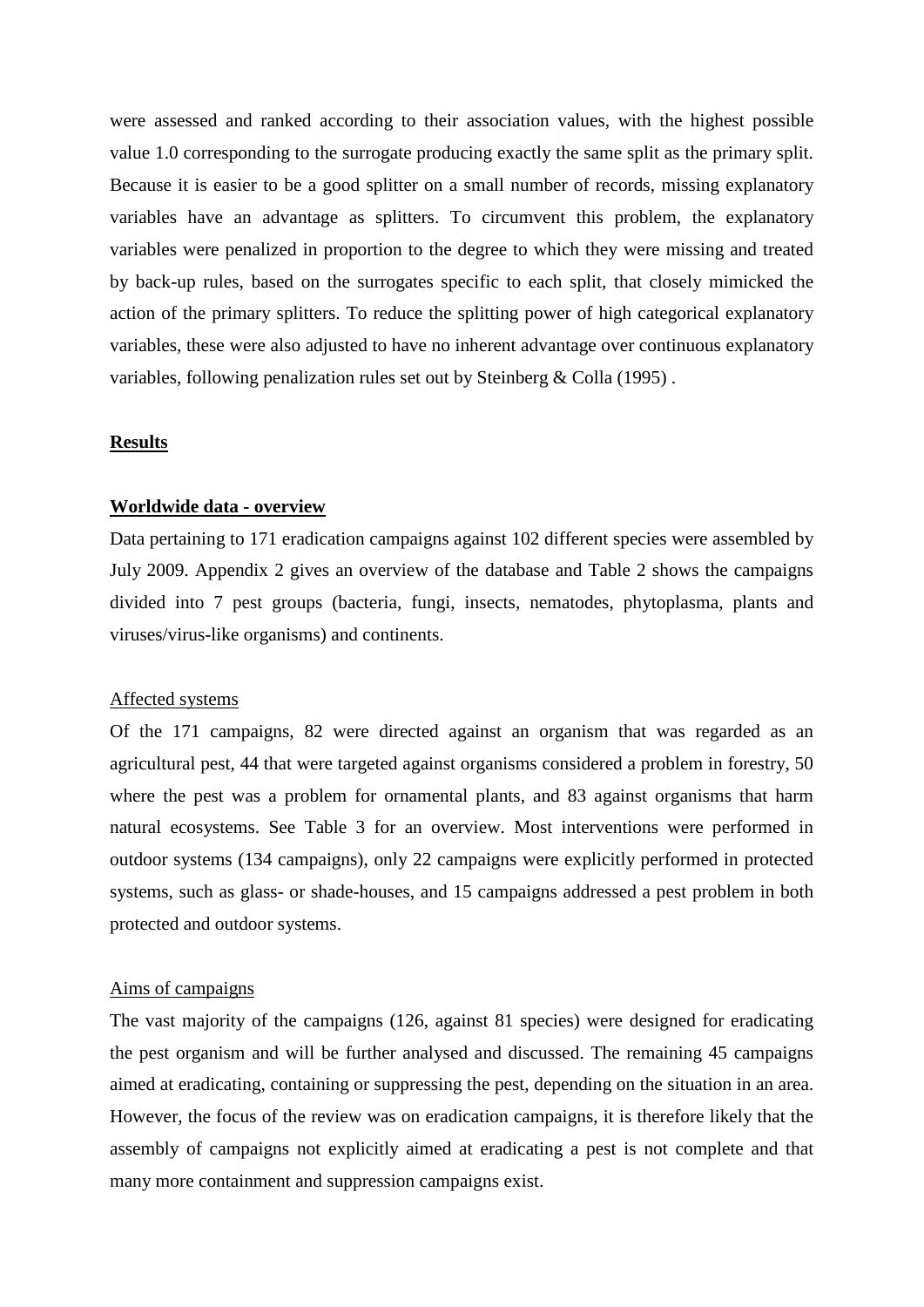#### **European data: aim and success**

The 87 European campaigns were directed against 74 species and 64 of these campaigns were designed for eradications (Table 4). Out of these 64 European eradication campaigns, 41% were successful, 22% are likely to be successful, whereas 21% are likely to fail or failed altogether (16%). Of the 64 eradication campaigns, 26 are still ongoing (see appendix 2).

#### **Outside Europe: aim and success**

Outside Europe, 86 campaigns directed against 61 species were collated. Sixty-two of them aimed at eradicating the pest organism (Table 4). Similar to the European eradication campaigns, the majority of these campaigns were successful (45%) or likely to succeed (18%), whereas 31% are likely to fail or failed altogether (6%). There was no significant difference in the outcomes between European and non-European eradication campaigns ( $p =$ 0.26, Table 4).

## **Dataset analysed**

Of the 126 eradication campaigns collected worldwide and analysed here, 44% were successful (level 3), 20% were likely to be successful (level 2), whereas 25% were unlikely to succeed (level 1) and only 11% of the campaigns were clear failures (level 0). About one third (41 cases) of the eradication campaigns were implemented on islands, the remaining 85 were implemented on the mainland. The duration of the campaigns varied widely and ranged from less than a month up to 384 months (or 32 years), see Figure 1. The time elapsing between the arrival of an organism and the beginning of management measures ranged from 0.5 to 105 years and this measure was used for the LME analysis. For CART, this measure was converted into months and two additional time variables were calculated (see Appendix 3 for details). A wide range of control measures were applied and often in varying combinations. Most widely used were chemical (including spraying by *Bacillus thuringiensis* and pheromone traps, N=87) and physical measures (uprooting, burning, chipping and other disposal methods of plant material, N=87), followed by cultural (changed crop rotation, planting of resistant hosts, N=20), sanitary (movement of possibly infested plant material or equipment prohibited, N=19) and biocontrol measures (include Sterile Insect Techniques,  $N=18$ ). As for introduction pathways, most often  $(N=61)$  the infestation could be retraced to contaminated goods (e.g. plant material), followed by natural spread from an already infested area (N=29), hitchhikers (tyres, luggage, ballast water, no specific commodity, N=15) and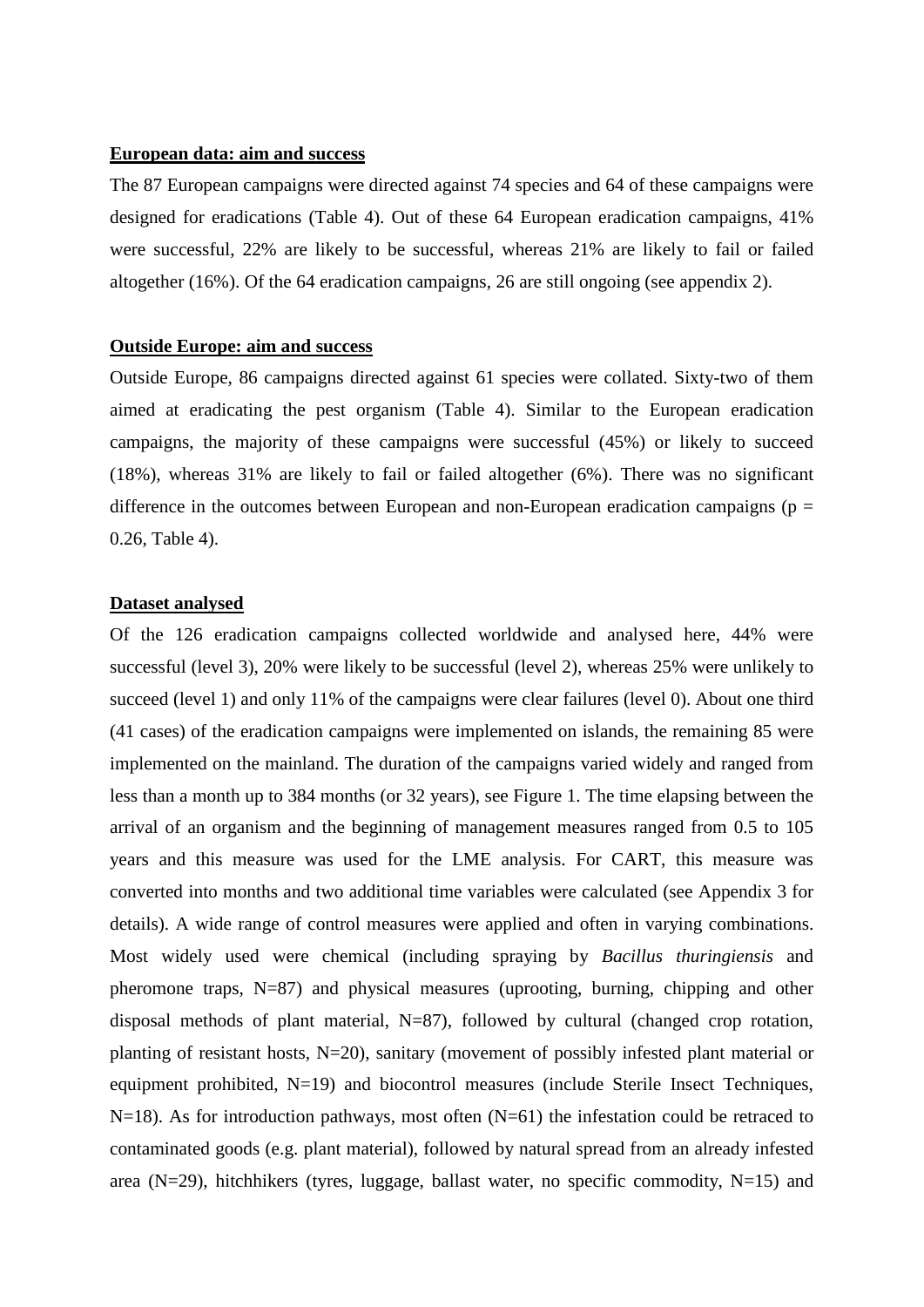introductions along a corridor (introduced via transport infrastructure, N=11). Only 4 introductions had reportedly escaped from captivity.

## **LME analysis**

The best model shown in Table 5 included the factors related to open or closed systems, the level of knowledge and readiness to act as well as the group "pathogens". Eradications in closed systems ( $p = 0.018$ ), and a high readiness to act were significantly related to successful campaigns ( $p = 0.032$ ). Furthermore, pathogens were significantly more difficult to eradicate than insects ( $p = 0.040$ ). The group "plants", continentality and the level of coordination remained in the best fitting model but had no significant effect. The factors related to spatial scale and quick reaction were not significant and were thus excluded from the model.

#### **CART analysis**

The prediction model for eradication success had a low misclassification rate (number of cases of their total number that were classified in the wrong group) and a high value of sensitivity (see Figure 3 for the model and Appendices 4 and 5 for a full summary and diagnostic information). The overall misclassification rate of the optimal tree is 15.4%, compared to 50% for the null model. The sensitivity of the model (its ability to predict that a species is eradicated when it actually is) is 0.739; the specificity of the model (its ability to predict that a species is not eradicated when it is not) is 0.571. Low eradication success in inaccessible areas appeared to be the strongest predictor (see Terminal node 6 in Figure 3). For most cases (94), the accessibility of the infested sites was considered unproblematic, while in 10 cases, some accessibility constraints were reported. For 17 campaigns, accessibility was a problem either because the access to private properties was not possible or because remote areas were concerned. For accessible areas, the eradication was more difficult for fungi and related organisms (including the phyla Ascomycota, Basidiomycota, Oomycota but also Tenericutes, the phylum of phytoplasma) and nematodes (Terminal node 5) than for insects, plants, bacteria and viruses. Information about the phyla for viruses was lacking in the dataset, hence was treated as missing values. However, they were grouped together with insects, plants and bacteria, when surrogates were used. For this latter group, the probability of success was higher for smaller (up to approx. 4,000 ha) than larger infested areas (above approx. 4,000 ha). The size of the infested area was biased towards small size infestations; for 46 campaigns, the area was below 4,000 ha, 17 cases ranged between 4,000 and 40,000 ha and 13 campaigns were encompassing more than 40,000 ha (Figure 3). In small infested areas,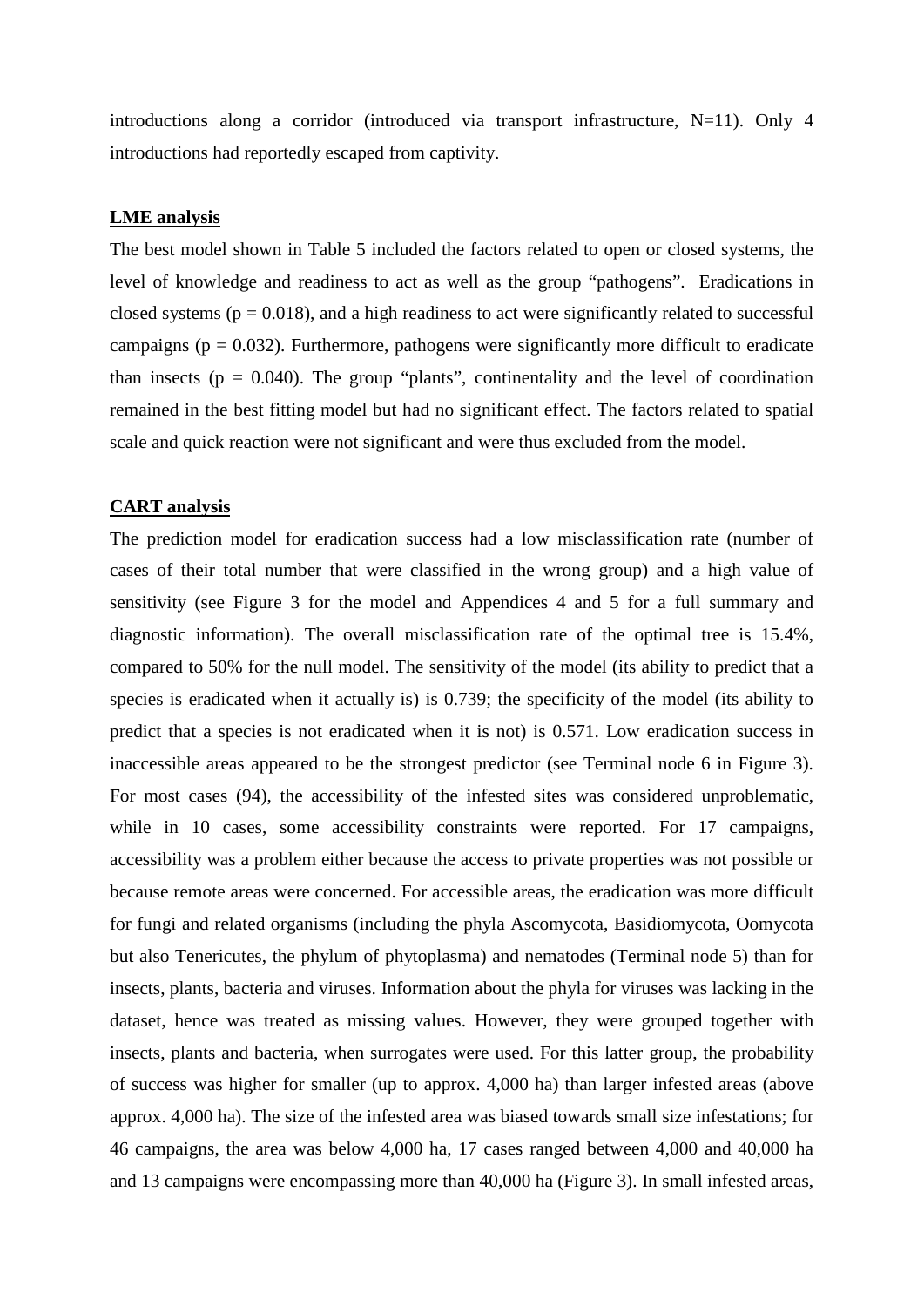the eradication success was strongly decreasing when the species naturally spread from an already infested area (Terminal node 2 compared to 1). This mode of unaided introduction was reported from 29 campaigns. In large infested areas, the ease of pest detection and its identification decreased the probability of successful eradication (Terminal node 4 comparing to 3). The ease of detection and identification of a species was considered at three levels: "easy" ( $N=72$ ) if the organism was identifiable with the naked eye; "intermediate" ( $N=29$ ) if a microscope and literature were needed for the identification and "difficult" (N=24) if more complex tools/molecular tools were needed to identify the species.

#### **Discussion**

#### **General overview of eradication database**

The vast majority of invertebrate and pathogen campaigns concern pests of agriculture, forestry or ornamental plants. Plant pests are eradicated mainly for socioeconomic rather than for conservation reasons, unlike many vertebrate and plant eradication campaigns (Genovesi, 2005). Although most of the invertebrate and pathogens were also considered to present a potential ecological problem, no record in the database states ecological threat as an exclusive reason for conducting a campaign. Our review suggests that only invasive alien plants were eradicated for exclusively ecological reasons. A possible explanation for this is that long-term chemical control strategies are not considered a viable option to control invasive plants in nature reserves or recreational areas such as riverbanks. This may provoke weed managers to choose other more environmentally friendly eradication measures for conservation purposes in such areas.

In the agricultural sector, there were examples of eradication campaigns against all groups of pests (bacteria, fungi, insects, nematodes, phytoplasma, weeds and viruses), probably because this sector includes a wide range of perennial and annual host plants. Our review also suggests that (with the exception of fungi) pathogens were not attempted for eradications in the forestry sector and for ecological reasons. While the finding is surprising for forestry, it may well be that ecological impacts due to viruses and bacteria are perceived as much less of an issue (see also lack of ecological impact assessment for these taxonomic groups in task 2-2) and even fewer eradication measures were taken against them. But it may well be that forest pathogens are usually detected so late that eradication measures are not a valuable management option anymore.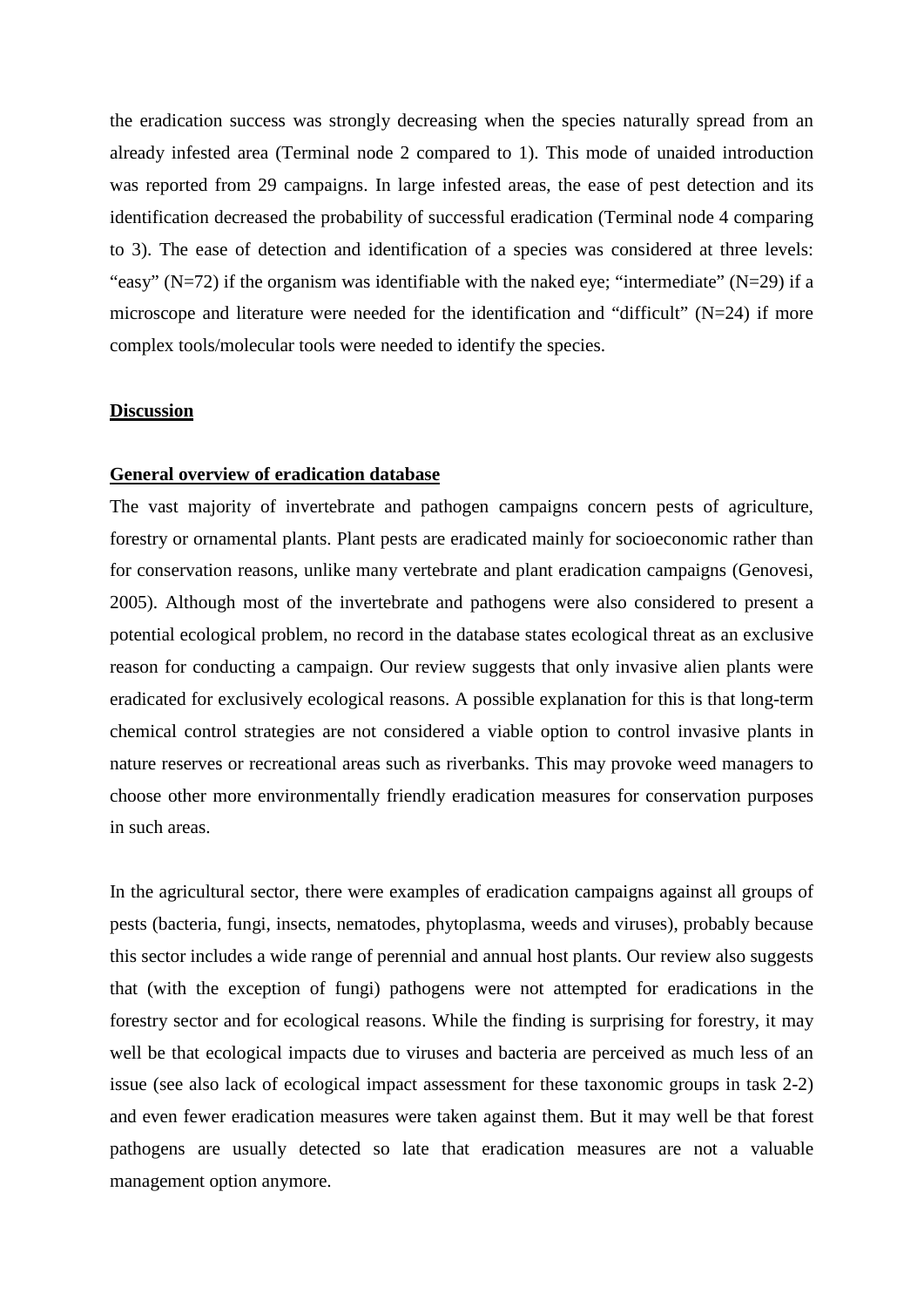## **Hypotheses (LMEs)**

i) Our expectation that small-scale eradications would be more successful than large-scale campaigns is not supported by the analyzed data. However, this finding might be biased: thorough monitoring of large areas is more difficult and some escapees might have been easily overlooked (Rout *et al.*, 2009). This could have led to a more optimistic declaration of eradication success. Conversely, small scale infestations may well turn out to be more widespread than thought in the beginning, thus leading to the conclusion that the campaign failed or is likely to fail. On the other hand, large-scale and especially international campaigns are usually better organised and conducted than smaller outbreaks (Grefenstette *et al.*, 2008). Before bilateral campaigns are started, the area of infestation, legal responsibilities, biological information of the pest organism and adequate management measures are the subject of an intensive evaluation process and in some cases, cost-benefit analysis, see for example eradication plans against the pink bollworm *Pectinophora gossypiella* or the boll weevil *Anthonomus grandis* in the United States (El-Lissy & Grefenstette, 2007, Grefenstette *et al.*, 2008). Usually for international campaigns, a specific campaign or program is launched that also addresses public education and risk communication. Only if, on the basis of these prior considerations, success seems likely, will they be started. All in all, international programs, by definition, are probably less of an *ad hoc* endeavour. It should be noted however, that the CART analysis included hectares as size measure and this turned out to be an important factor in our dataset (see paragraph on CART analysis)

ii) The hypothesis that island eradications are more successful than mainland campaigns is not supported by the analysis of our data. An explanation could be that other factors are important for plant pests than for vertebrate eradications, from where the assumption was drawn (Clout & Veitch, 2002, Krajick, 2005). Most plant pests are unintentional introductions which correlate with the volume of traded goods (especially plant materials) and travel volume (Hulme *et al.*, 2008). Therefore, the insularity of an area does not seem to be relevant for the occurrence of a plant pest and the outcome of management measures taken against it. Islands are perhaps, more aware of the problem of invasive species and thus have better systems to prevent unwanted introductions (Stokes *et al.*, 2006). Just like mainland countries, island authorities are continually improving their surveillance and early detection schemes to improve the protection of their vulnerable ecosystem (Wilson *et al.*, 2004, Criticos *et al.*, 2005).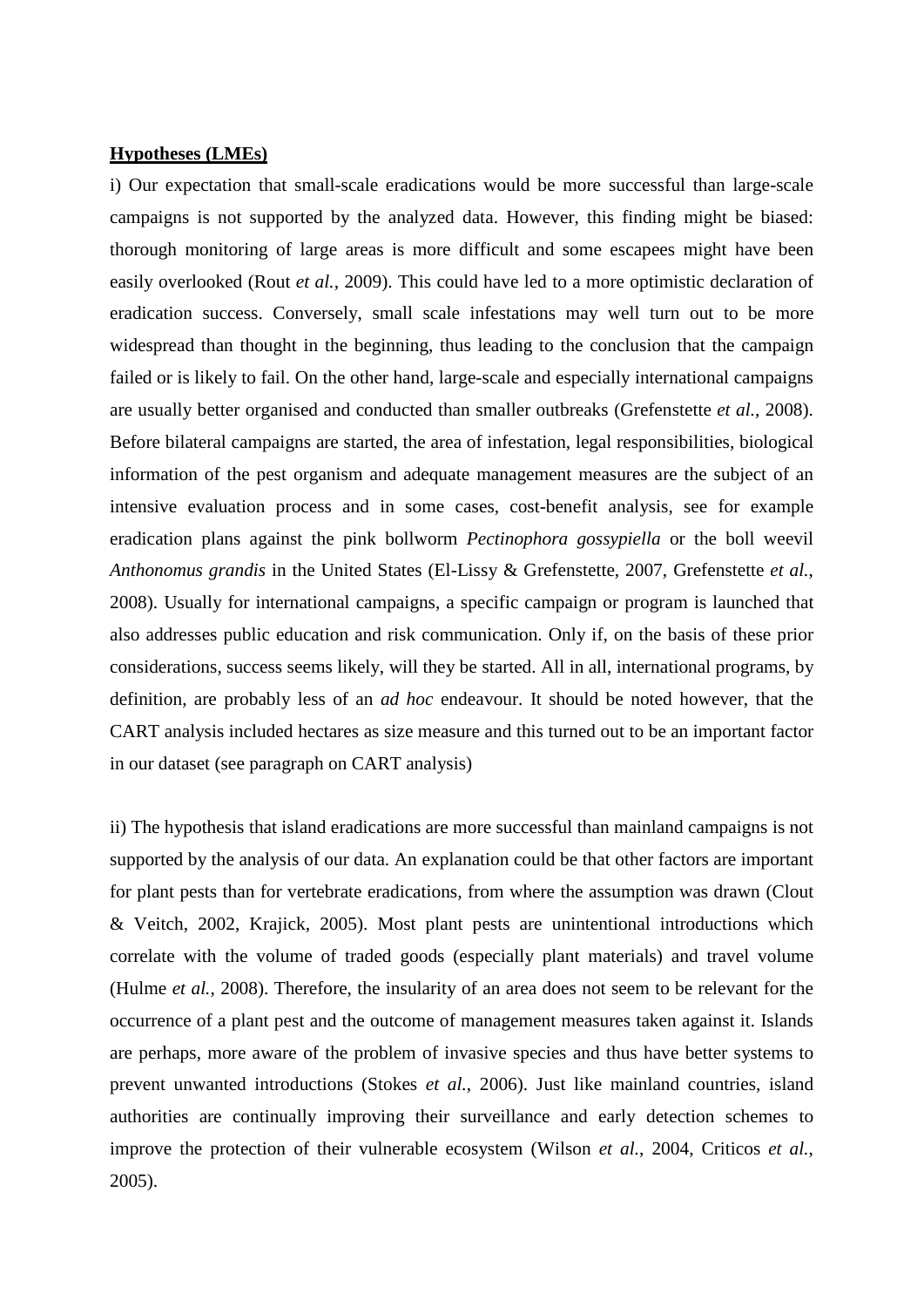Our expectation, that closed system eradications would be more likely to succeed, was confirmed by the data. Apparently, the more complex and open the target area is, the more unlikely is the success. It might therefore be a reasonable strategy to aim at eradication in closed systems and to contain the same species where it occurs in outdoor systems below damage level. The reliance of the organism on the particular environment created by the closed system (e.g. in a glasshouse) may also make it more vulnerable to control measures that target all life stages within that system.

iii) It is widely argued in the literature, that early detection and rapid action are favourable for a successful eradication (Simberloff, 2003). We tested the time elapsed between the detection of a pest and the start of management measures and we found no significant influence of rapid action on the outcome of a campaign. While this finding is surprising, it should be noted that our tested variable may not be a strict measure of early detection. Because the real arrival time (or date) of an organism is often not known with certainty, a reliable estimation of the time elapsed between the arrival of an organism and the beginning of the campaign was not possible in many cases, and this made the test for the significance of early detection difficult. However, it should be noted that in practice, the first detection is the only indication available of the time of arrival of a pest organism. In practice, there may be circumstantial evidence indicating an earlier arrival date, but this is often anecdotal or remains unrecorded.

iv) Our analysis revealed that extensive preparation for eradication might pay if a high-risk organism is found. Eradications are drastic measures and often imply ecological and social ramifications, opposition from the public can be expected in many cases and is often inevitable, and stakeholder groups have differing interests (Bremner & Park, 2007). However, proactive phytosanitary authorities may be able to circumvent such obstacles to a certain degree if they prepare reaction scenarios for themselves and stakeholder groups before an outbreak occurs. The public is often highly supportive of eradication campaigns if the risks and benefits are clearly communicated (Bremner & Park, 2007, Hosking *et al*., 2003). Therefore it is advisable for a country or a larger entity to develop strategies, or contingencies for reacting to high-risk plant pests. As suggested elsewhere (Wittenberg & Cock, 2001), national and regional plant protection organisations should (and often do) invest in the development of contingency plans and establishment of PRAs. It is somewhat surprising that an analysis of the 'degree of cooperation' failed to be significantly linked with a successful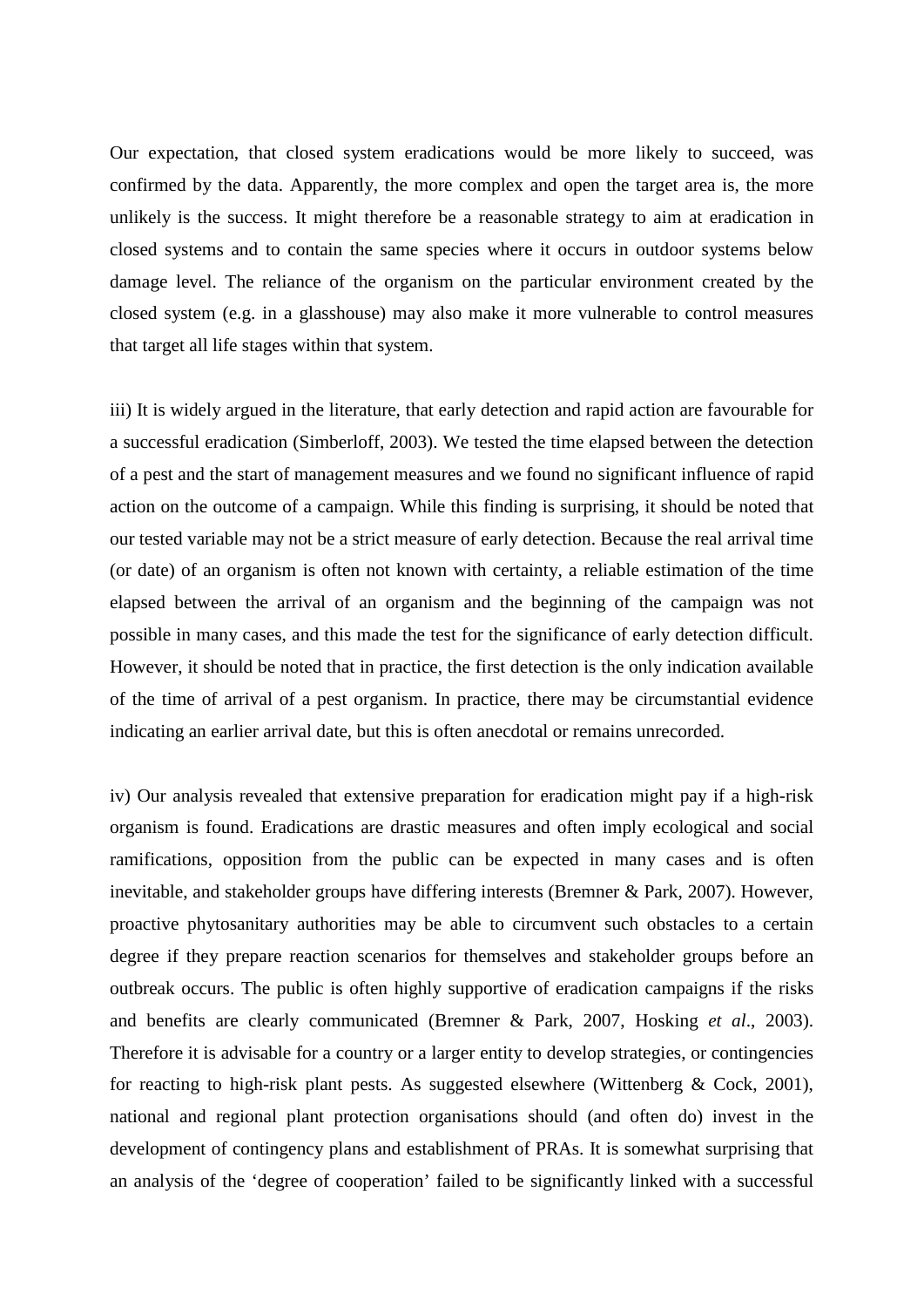eradication campaign. However, this variable was derived from the questionnaire and might be too suggestive (90 out of 126 replies considered the coordination to be strong, only one respondent admitted that cooperation was lacking), unlike the question whether contingency plans were available prior to the outbreak. Hence, the appropriateness of this variable to test for the importance of cooperation can be criticized. However, this problematic highlights the difficulties in reliably testing such "soft" factors in a large-scale survey such as ours.

Overall, it may be true that a "quick-and-dirty" reaction as propagated by Simberloff (2003) is crucial for eradicating conspicuous IAS, especially vertebrates, but for eradicating plant pests, more sophisticated planning and perhaps even the application of more costly long-term eradication measures seem more promising (Henneberry, 2007). In the case of plant pest eradications, which mainly take place in agricultural settings, the drivers for initiating a campaign might be different from those in conservation programmes, that have been reviewed up to now (Genovesi, 2005, Simberloff, 2009). Therefore, other factors than previously thought might be relevant for a successful outcome of plant pest eradications. Successful eradication of forest pests from urban areas (e.g. Hosking *et al*., 2003), suggest that the support of the local population is very important, particularly where potentially unpopular measures, such as aerial application of insecticides, are involved. Efforts to manage invasive pests may also be limited by the lack of cost-effective technologies for eradicating them and research and development of effective control methods are often needed. The US Government Accountability Office evaluated the federal response to three major invasive forest pests in the USA—the Asian longhorned beetle (*Anoplophora glabripennis*), the emerald ash borer (*Agrilus planipennis*) and *Phytophthora ramorum* (the pathogen that causes Sudden Oak Death) — and concluded that efforts to eradicate them were limited by the lack of available cost-effective technologies (GOA, 2006).

It can also be argued, that many other factors are relevant – or thought to be relevant – for the successful outcome of a campaign; that is also a reason, why our questionnaire is so extensive and why we used the novel approach with CART analysis.

What we can say with confidence from the LME analysis, is that 1) 'indoor' eradications have good chances to succeed and 2) that having a thorough strategy (or plan) in place for how to react to the arrival of a new plant pest, pays off in terms of eradication success. While it is advisable to react quickly to interceptions and outbreaks of high-risk organism, a short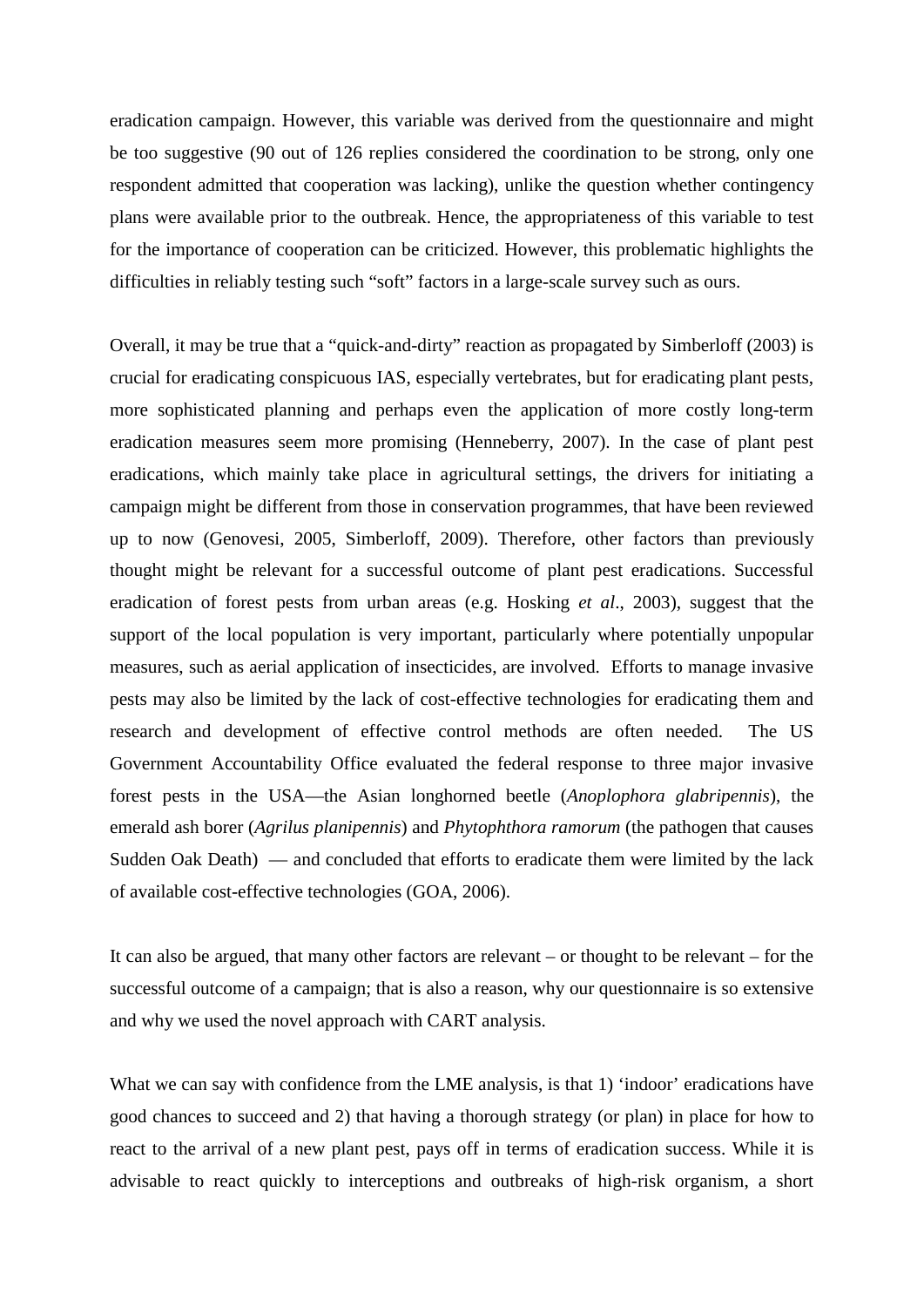reaction time will not by itself guarantee success, and needs to be linked to a good and detailed strategy on how to act after an incursion.

## **CART analysis**

This analysis was applied to 'mine' our extensive eradication database for meaningful factors related to successful eradication campaigns, without *a priori* formulated hypotheses. CART enabled us to discover generalities that might otherwise have been omitted (or overlooked) if we had focused only on hypothesis testing.

The most important factor for the success of an eradication campaign proved to be the accessibility of the infested area. In our dataset, most campaigns with accessibility problems were not successful. This explanatory variable contains two notions: first, it may be that the infested area was in a remote area and thus physically difficult to access, and second, it may be that legal constraints prevented the pest managers from entering infested private properties. While there is no real scope to improve the access to remote areas, the second problem can be addressed by NPPOs. When designing contingency plans for a quarantine organism, it will be important for NPPOs to address the issue and create the legal framework that allows pest managers to enter private properties and carry out necessary control measures during an eradication campaign.

Within the campaigns in easily accessible areas, those addressing fungi and nematodes were less successful than those against insects, plants and bacteria. This may be an indication that fungi, and fungi-related organisms, share biological properties, enabling them to better withstand eradication measures than insects, plants and bacteria. It can be argued that fungi share many traits with bacteria and viruses and we thus included the explanatory variable micro-organism vs. macro-organism into the analysis. However, this variable was not important. The difficulties to eradicate fungi suggest strategies other than eradication would be more appropriate to control the damage of this group of plant pests. It can thus be argued that it is best to invest in containment or suppression measures, if a phyto-pathogenic fungus is found. However, more analysis may be needed before recommendations for practice are implemented and this could be part of task 5.3 in PRATIQUE.

Within the group of insects, plants and bacteria, infested areas that were smaller than approx. 4,000 ha were more likely to be successfully disinfested than larger areas. This supports previous analysis showing that successful eradication of invasive plants is unlikely if the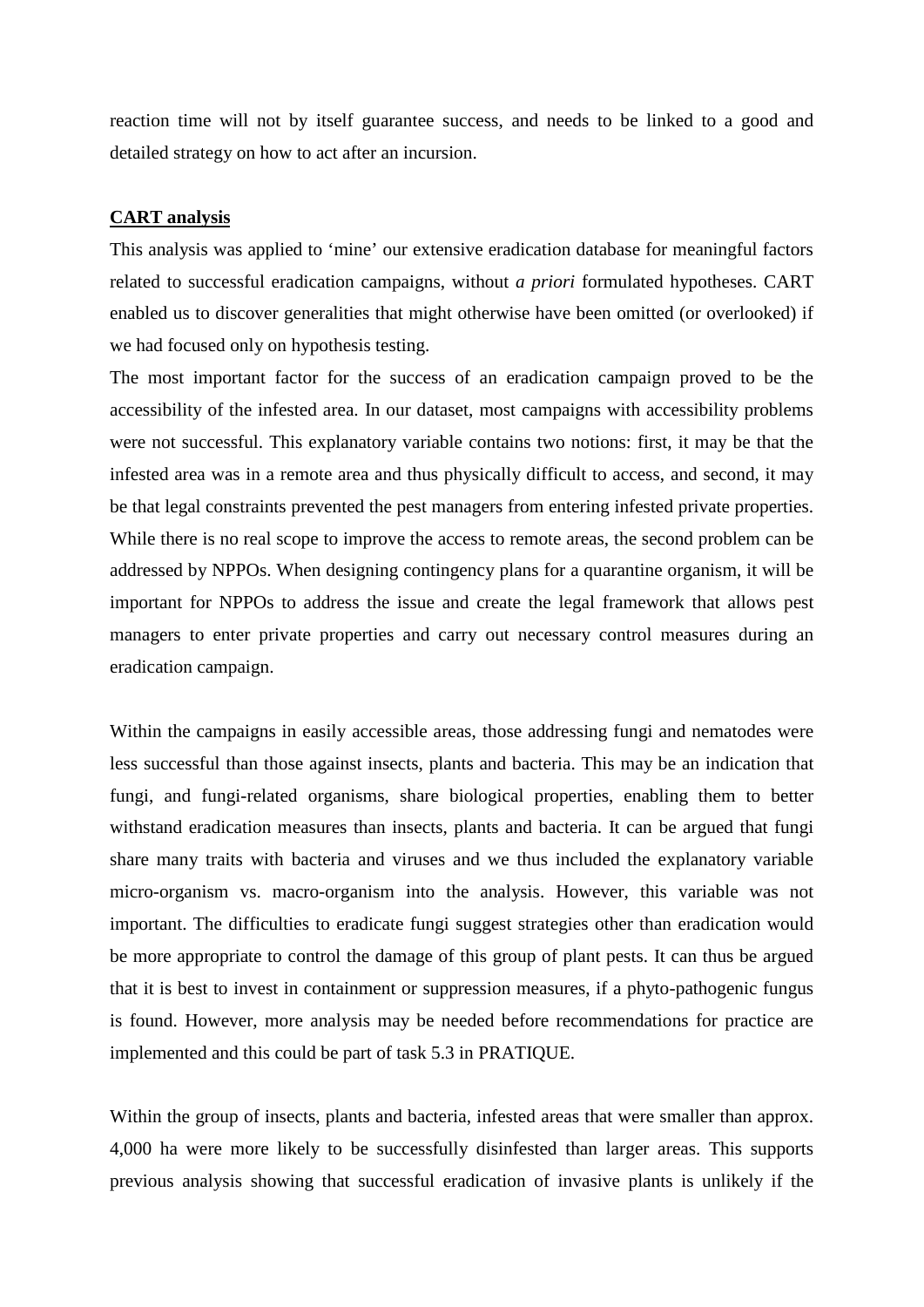infested area exceeds 1,000 ha (Rejmánek & Pitcairn, 2002). Our finding shows the importance of a good surveillance system: if an organism is found soon after its arrival, the infested area will still be relatively small and eradication is more feasible. This point needs even more attention because our analysis also suggests that spreading abilities of the harmful organism are crucial for the outcome of a campaign. It appears that organisms that spread naturally from an already infested area are more difficult to eradicate, also because they will be able to enlarge the infested area, probably beyond the threshold of approx. 4,000 ha suggested to be crucial for success in our analysis. The importance of the size of the infested area calls for efforts to be focussed on early detection an infestation. And in the case of an incursion, it will be important to delimit the area of infestation prior to deciding whether eradication is an achievable goal or whether other phytosanitary measures are more appropriate.

The negative effect of detectability on the probability of eradication of large outbreaks is counterintuitive at first sight. However, it may well be that inconspicuous organisms are more easily overlooked in surveys, especially in large scale outbreaks, and this could lead to a premature declaration of success while the organism is still present (Rout et al., 2009). For conspicuous, easily identifiable organisms, such as plants, erroneous declaration of success is less likely because it is obvious that the organism is still present. Another possible explanation is that invasions that are difficult to detect may not be as advanced as those that are easily detectable and therefore more likely to be eradicated.

#### **Applicability of the solidarity dossiers**

It is apparent from Table 2 in Appendix 1, that despite our best efforts, the 'coverage' of the eradication and containment campaigns in the EU, in terms of these solidarity claims, is somewhat patchy and is by no means representative of all of the plant health eradication and containment campaigns being implemented in EU MSs. This is partly because only campaigns totalling more than EUR 50,000 per year are claimed for, but also because many of the campaigns are on-going and cannot be considered as discrete eradication events. In many countries the pest is still present, sometimes under control, sometimes spreading (see Table 1 in Appendix 1). However, the data was useful in 1) providing estimates for the costs of some of the campaigns  $(N = 3)$  in the PRATIQUE task 5.1, review and analysis of eradication campaigns; and 2) providing information on certain campaigns which had not previously been captured or known about ( $N = 18$ ). Some of these may be of little or no value to the analysis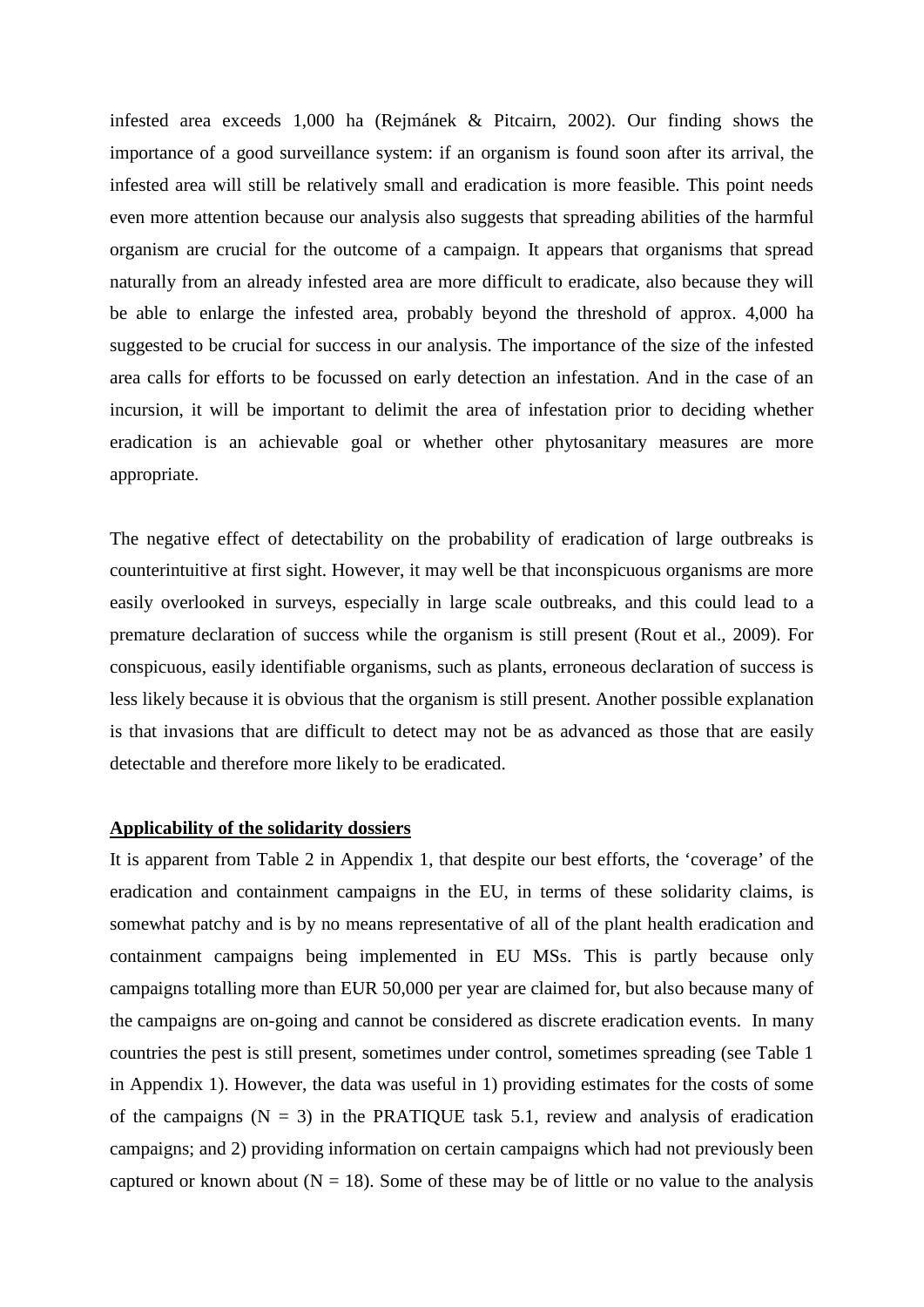of eradication events (e.g. the *Diabrotica v. virgifera* outbreak front moving across Poland and Austria) as they are just a 'snapshot' in time and space (i.e. of a pest in a limited part of its outbreak range and for only one year). There are also many cases where we have an example of the eradication of a pest elsewhere in the EU but we do not have it for a particular MS (*Diabrotica v. virgifera* in Belgium; *Erwinia amylovora* in Austria, France and Spain). Finally, there are a few examples of smaller, or localized campaigns against pest species which were not captured at all in the eradication database (see species names in bold in Table 2 in Appendix 1). Many of these are probably not completed eradication campaigns or concern yearly eradications of outbreaks in restricted glasshouse situations (*Potato spindle tuber viroid*, *Bemisia tabaci* and *Liriomyza* spp.). However, representative examples of these type of limited (within glasshouse) eradication campaigns were included in the analysis (e.g. for *B. tabaci*, *T. palmi* and *L. trifolii*)*.* N.B. not all EC countries are represented in PRATIQUE although an attempt has been made to cover the EU as completely as possible.

One of the main limitations of the Solidarity data, in terms of the PRATIQUE project, apart from the fact that not all of the costs of eradication and containment may be contained within a claim, is that the claims are only for one calendar year. In many cases, with pests such as *Diabrotica v. virgifera*, *Anoplophora spp*. and others (see Table 1 in Appendix 1) the campaigns are on-going and the overall costs (and outcomes) of the campaign cannot be determined. In other cases, such as with *D. v. virgifera*, claims refer only to the measures taken with respect to the pest spreading across a MS (e.g. Poland), but these are not discrete eradication events; the pest is expanding across a large front moving north and east across Europe. Pinewood nematode is another example of a large outbreak, which appears to be spreading. Thus, costs associated with one particular year in one particular region of an outbreak probably have little bearing on the overall costs associated with a large outbreak. Nonetheless, campaigns are managed at the country level and we thus considered costs per country, and summed the costs per country and harmful organism for analyses. Nevertheless, the Solidarity data does provide a picture of the complexities of eradication campaigns, and illustrates the fact that they are often trans-national and long-lived. Coming to conclusions on the time and money spent on such large campaigns is not trivial, and needs to be collated at a EU level, similar to campaigns from the USA, Canada or Australia, that include several states or provinces. Another, similar problem, with interpreting Solidarity claims in terms of expenditure on eradication or containment campaigns is that there is a threshold (currently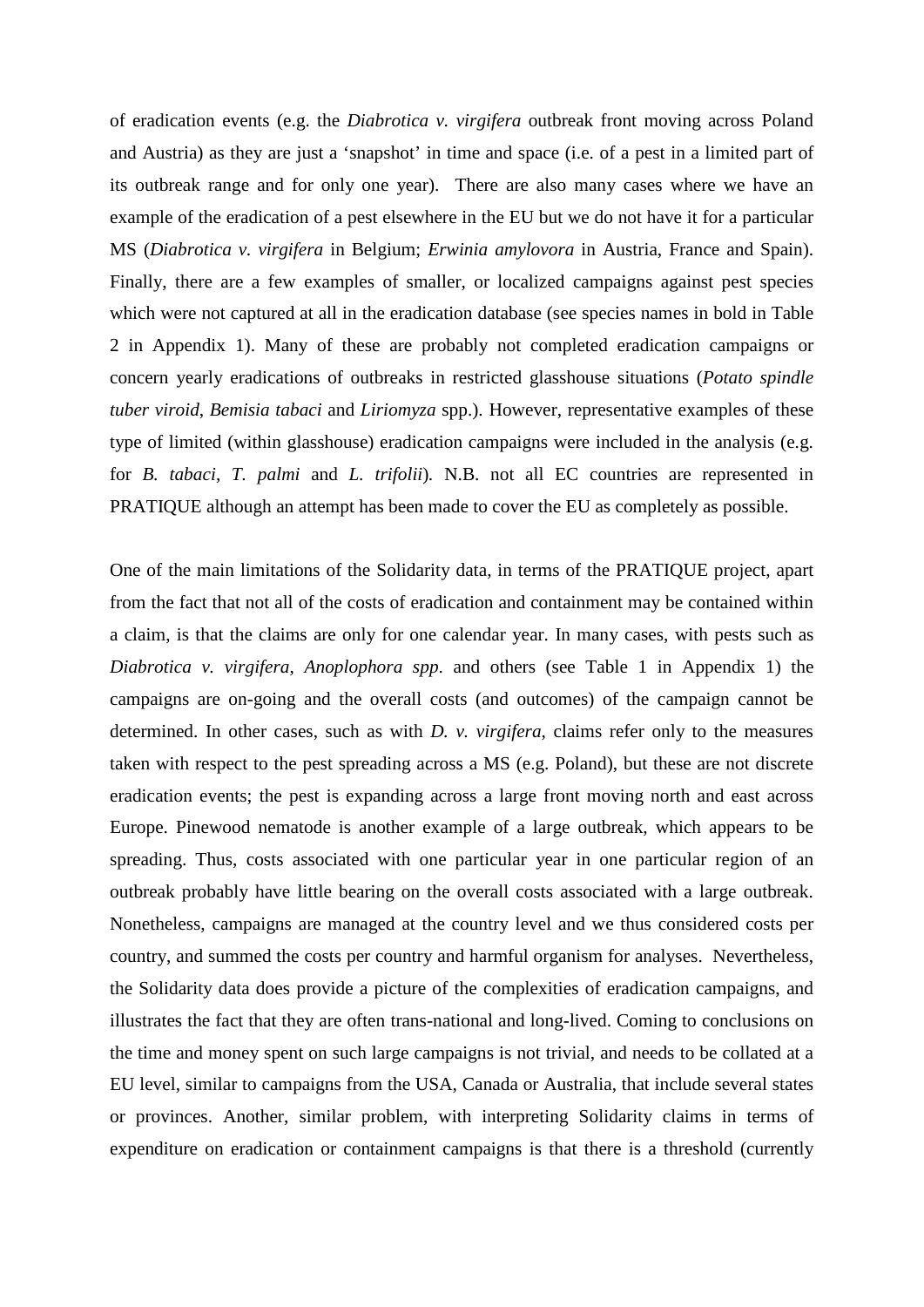EUR 50 000), below which claims cannot be made. Thus, on-going monitoring costs may not be captured in this way.

Hence, even though the search on the CIRCA server revealed new cases for the eradication database with plentiful of information about them, not all of these cases proved to be useful for our analyses. They could however be added to the eradication database for completeness if this database shall be made public.

#### **Recommendations for practice**

Our eradication database is unique in its nature, since no-one has ever attempted to collate and analyse eradication campaigns of plant pests worldwide. Such a compilation will be of interest to other researchers, and it will also be a useful resource for plant pest managers to consult. While some information is of a confidential nature, it could nevertheless be made public if appropriately edited (i.e. such that it contains no information which is not in the public domain).

The statistical analysis of the eradication database of plant pests only partly confirmed some of the general assumptions made in the literature about relevant factors for eradication success. It did however, confirm 1) that eradication campaigns are more likely to succeed in closed systems and 2) that readiness to act swiftly, positively affects the outcome of a campaign. The CART analysis included more factors than the LMEs analysis and highlighted the importance of the size of the infested area, including whether it can be easily accessed. Accessibility is therefore a key factor, although the reasons why the infested areas were difficult to access could be related to remoteness or simply the absence of legal powers to enter private properties. It also showed that particular care needs to be taken if the organism is a fungal pathogen as these appear to be either more resilient to eradication methods, or for other reasons are less likely to be eradicated than other taxa. Our CART analysis suggests that all of these factors will need to be taken into account when designing a contingency plan against quarantine plant pests. Some of the more counterintuitive findings also deserve close attention. For example, the negative relationship between detectability and the probability of successful eradication suggests an alternative hypothesis: that difficult to detect (i.e. small and inconspicuous) invaders may not in general become as well established as those that are easily detectable. Alternative hypotheses suggested by the outcome of this initial analysis could be further investigated and tested using the existing database, but also serve as guides to focus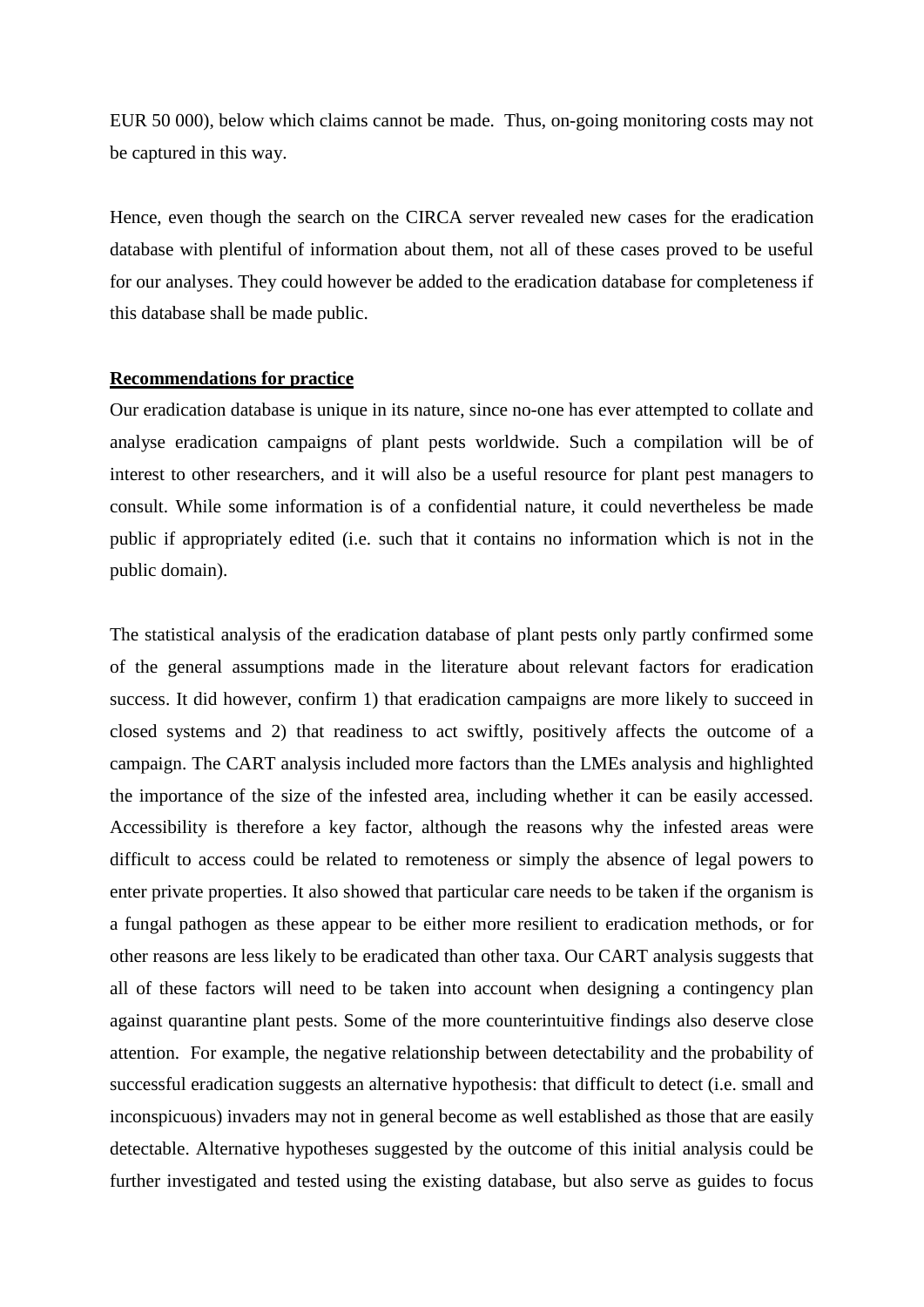future research on this topic. What is certain is that not all of the general assumptions and hypotheses relating to eradication success were supported by our analyses. Whilst some of these findings may have been related to the design and limitations of this particular study, albeit the first attempt to do this worldwide, they also support the assertion that factors influencing both invasion and eradication success are complex and not yet fully understood. We propose evaluating the usefulness of these factors for a generic decision support scheme in task 5.3 of the PRATIQUE project.

# **Literature**

Baker RHA, Battisti A, Bremmer J, Kenis M, Mumford J, Petter F, Schrader G, Bacher S, De Barro P, Hulme PE, Karadjova O, Lansink AO, Pruvost O, Pysek P, Roques A, Baranchikov Y & Sun JH (2009) PRATIQUE: a research project to enhance pest risk analysis techniques in the European Union. *EPPO/OEPP Bulletin* **39**, 87-93.

Bartlett PW (1979) Preventing the establishment of Colorado beetle in England and Wales. In *Plant health (eds Ebbels DL & King JE)*. Blackwell Scientific Publications, Oxford.

Baxter PWJ, Sabo JL, Wilcox C, McCarthy MA & Possingham HP (2008) Cost-Effective Suppression and Eradication of Invasive Predators. *Conservation Biology* **22**, 89-98.

Bourg NA, McShea WJ & Gill DE (2005) Putting a cart before the search: Successful habitat prediction for a rare forest herb. *Ecology* **86**, 2793-2804.

Breiman L, Friedman JH, Olshen RA & Stone CJ (1984) *Classification and regression trees*. Wadsworth International Group, Belmont, California, USA.

Bremner A & Park K (2007) Public attitudes to the management of invasive non-native species in Scotland. *Biological Conservation* **139**, 306-314.

Cannon RJC, Matthews L, Collins DW, Agallou E, Bartlett PW, Walters KFA, Macleod A, Slawson DD & Gaunt A (2007) Eradication of an invasive alien pest, Thrips palmi. *Crop Protection* **26**, 1303-1314.

Carey JR (1996) The incipient Mediterranean fruit fly population in California implications for invasion biology? *Ecology* **77**, 1690-1697.

Clout MN & Veitch CR (2002) *Turning the tide of biological invasion: the potential for eradicating invasive species*. IUCN, Gland.

Criticos DJ, Phillips CB & Suckling DM (2005) Improving border biosecurity: potential economic benefits to New Zealand. *New Zealand Plant Protection* **58**, 1-6.

De'ath G & Fabricius KE (2000) Classification and regression trees: a powerful yet simple technique for ecological data analysis. *Ecology* **81**, 3178-3192.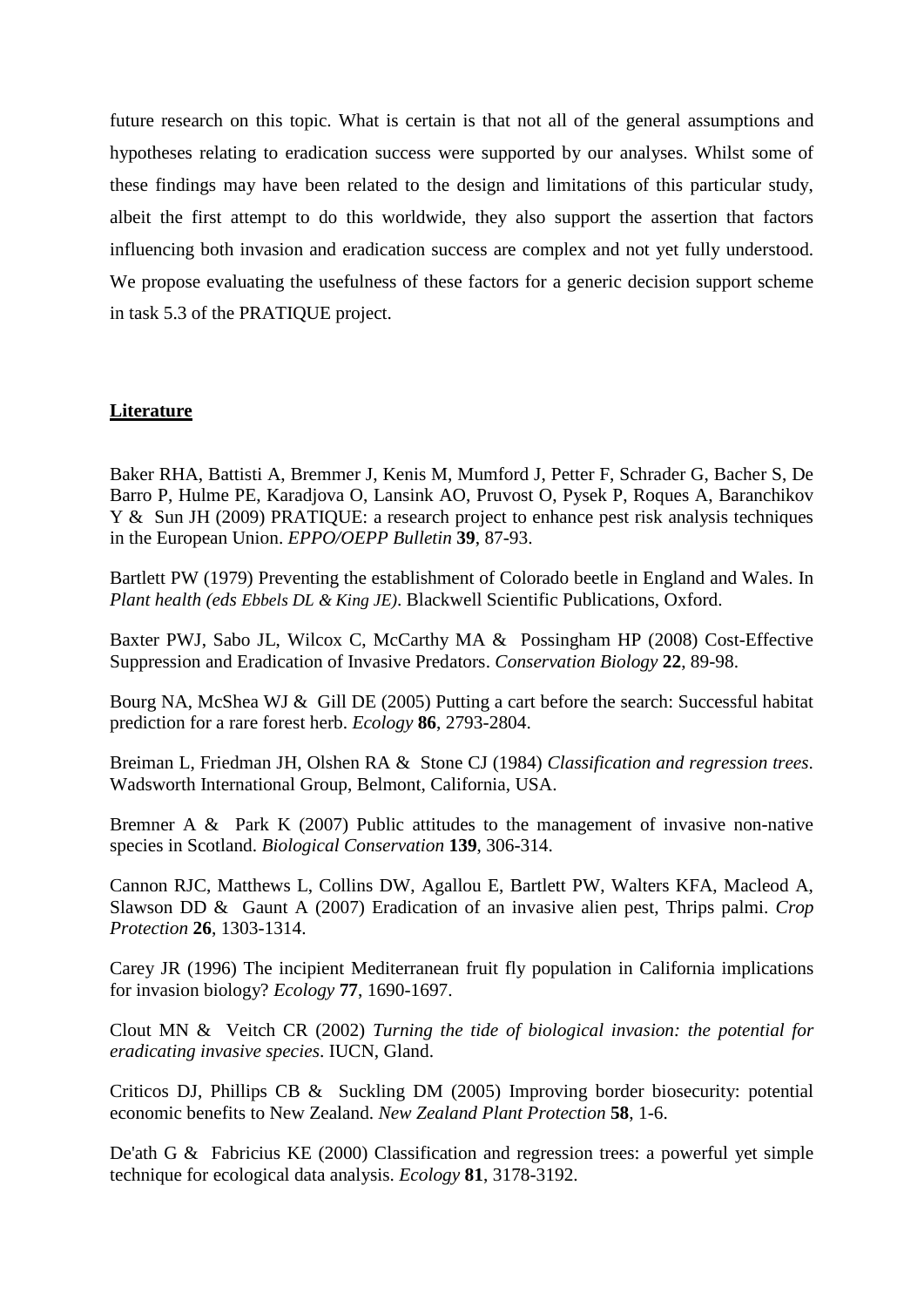EC (2000) Council Directive 2000/29/EC of 8 May 2000 on protective measures against the introduction into the Community of organisms harmful to plants or plant products and against their spread within the Community.

EC (2003) Commission Decision of 24 October 2003, on emergency measures to prevent the spread within the Community of Diabrotica virgifera Le Conte. Council directive 2003/766/EC. .

El-Lissy O & Grefenstette B (2007) Progress of Boll Weevil Anthonomus grandis Eradication in the United States of America, 2005. In *Area-wide Control of Insect Pests from Research to Field Implementation*, pp. 547-558.

EPPO (2009) PM 9/10: Generic elements for contingency plans.

FAO (1998) Guidelines for pest eradication programmes (ISPM 6). In *International Standards for Phytosanitary Measures*, Rome.

Garcia-Llorente M, Martin-Lopez B, Gonzalez JA, Alcorlo P & Montes C (2008) Social perceptions of the impacts and benefits of invasive alien species: Implications for management. *Biological Conservation* **141**, 2969-2983.

Genovesi P (2005) Eradications of invasive alien species in Europe: a review. *Biological Invasions* **7**, 127-133.

Genovesi P (2007) Limits and Potentialities of Eradication as a Tool for Addressing Biological Invasions. In *Biological invasions, ecological studies 193*, pp. 385-402. Springer-Verlag, Berlin Heidelberg.

Grefenstette W, El-Lissy O & Staten RT (2008) Pink bollworm eradication plan in the US, Updated February, 2008. *United States Department of Agriculture, Animal and Plant Health Inspection Service, Riverdale, MD/Phoenix, AZ*.

Henneberry TJ (2007) Integrated Systems for Control of the Pink Bollworm Pectinophora gossypiella in Cotton. In *Area-Wide Control of Insect Pests*, pp. 567-579.

Hulme PE, Bacher S, Kenis M, Klotz S, Kuhn I, Minchin D, Nentwig W, Olenin S, Panov V, Pergl J, Pysek P, Roques A, Sol D, Solarz W & Vila M (2008) Grasping at the routes of biological invasions: a framework for integrating pathways into policy. *Journal of Applied Ecology* **45**, 403-414.

Krajick K (2005) Ecology - Winning the war against island invaders. *Science* **310**, 1410-1413.

Liebhold A & Bascompte J (2003) The Allee effect, stochastic dynamics and the eradication of alien species. *Ecology Letters* **6**, 133-140.

Mack RN & Lonsdale WM (2002) Eradicating invasive plants – hard-won lessons from islands. In *Turning the tide: the eradication of invasive species*. IUCN SSC Invasive Species Specialist Group, Gland, Switzerland and Cambridge, UK.

Myers JH, Savoie A & Randen E (1998) ERADICATION AND PEST MANAGEMENT. *Annual Reviews in Entomology* **43**, 471-491.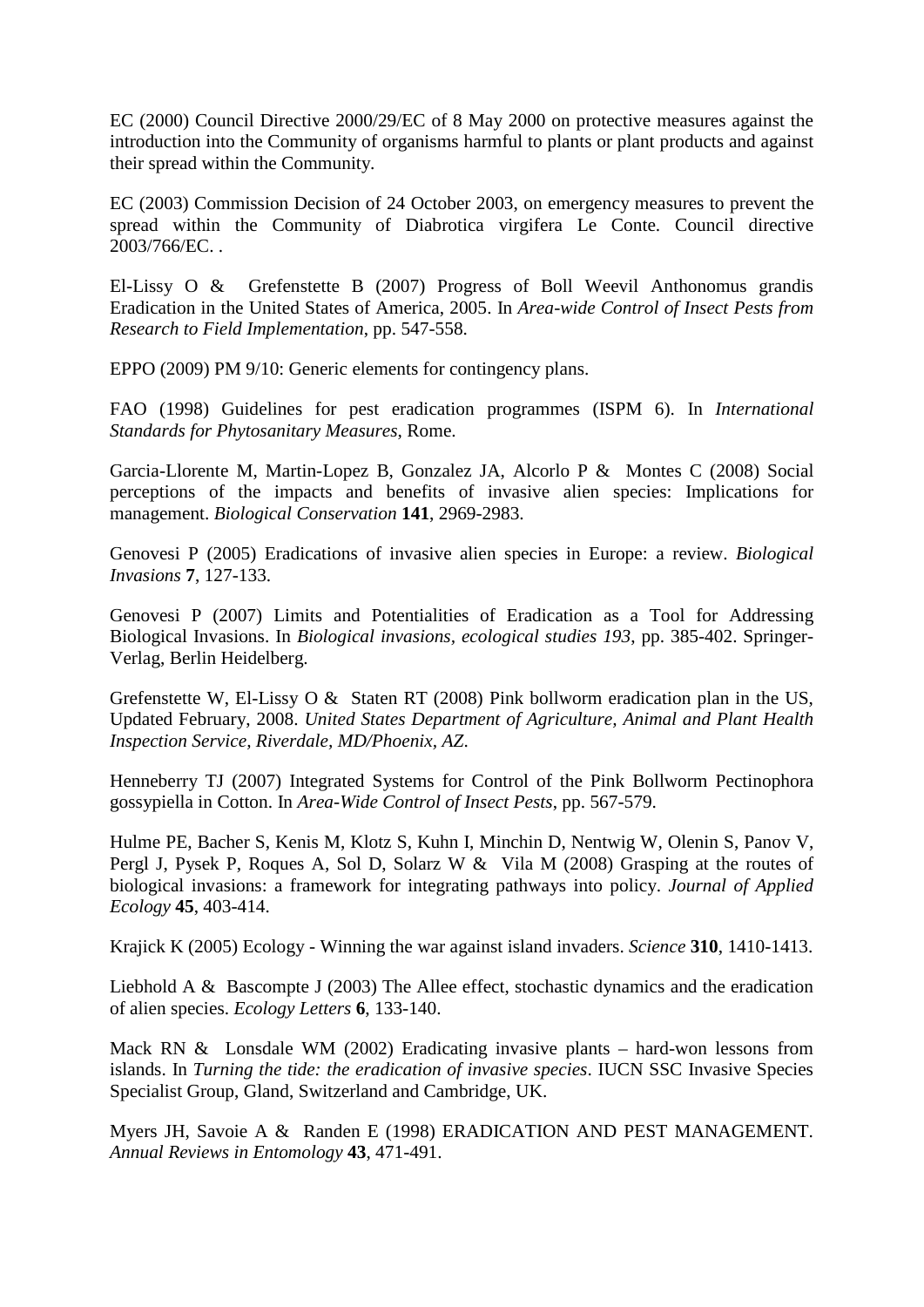Myers JH, Simberloff D, Kuris AM & Carey JR (2000) Eradication revisited: dealing with exotic species. *Trends in Ecology & Evolution* **15**, 316-320.

Olson LJ & Roy S (2002) The economics of controlling a stochastic biological invasion. In *Annual Meeting of the American-Agricultural-Economics-Association (AAEA)*, pp. 1311- 1316. Blackwell Publishers, Long Beach, California.

Rejmánek M & Pitcairn MJ (2002) When is eradication of exotic pest plants a realistic goal? In *Turning the tide: the eradication of invasive species*. IUCN SSC Invasive Species Specialist Group, Gland, Switzerland and Cambridge, UK.

Rout TM, Salomon Y & McCarthy MA (2009) Using sighting records to declare eradication of an invasive species. *Journal of Applied Ecology* **46**, 110-117.

Rout TM, Thompson CJ & McCarthy MA (2009) Robust decisions for declaring eradication of invasive species. *Journal of Applied Ecology* **46**, 782-786.

Simberloff D (2003) Eradication-preventing invasions at the outset. *Weed Science* **51**, 247- 253.

Simberloff D (2003) How Much Information on Population Biology Is Needed to Manage Introduced Species? *Conservation Biology* **17**, 83-92.

Simberloff D (2008) We can stop the invasion juggernaut! - High- and low-tech success stories. *Neobiota* **7**, 5-18.

Simberloff D (2009) We can eliminate invasions or live with them. Successful management projects. *Biological Invasions* **11**, 149-157.

Steinberg D & Colla P (1995) *CART: Tree-structured non-parametric data analysis*. Salford Systems, San Diego, USA.

Stokes KE, O'Neill KP, Montgomery WI, Dick JTA, Maggs CA & McDonald RA (2006) The importance of stakeholder engagement in invasive species management: A crossjurisdictional perspective in Ireland. *Biodiversity and Conservation* **15**, 2829-2852.

Touza J, Dehnen-Schmutz K & Jones G (2007) Economic Analysis of Invasive Species Policies. In *Biological invasions, ecological studies 193*, pp. 354-366. Springer-Verlag, Berlin Heidelberg.

Vreysen MJB (2007) *Area-Wide Control of Insect Pests*.

Wilson JA, Stephenson BP, Gill GSC, Randall JL & Vieglais CMC (2004) Principles of response to detections of new plant pest species and the effectiveness of surveillance. *New Zealand Plant Protection* **57**, 156-160.

Wittenberg R & Cock MJW (2001) *Invasive alien species: a toolkit of best prevention and management practices*, CAB International edn, Wallingford (GB).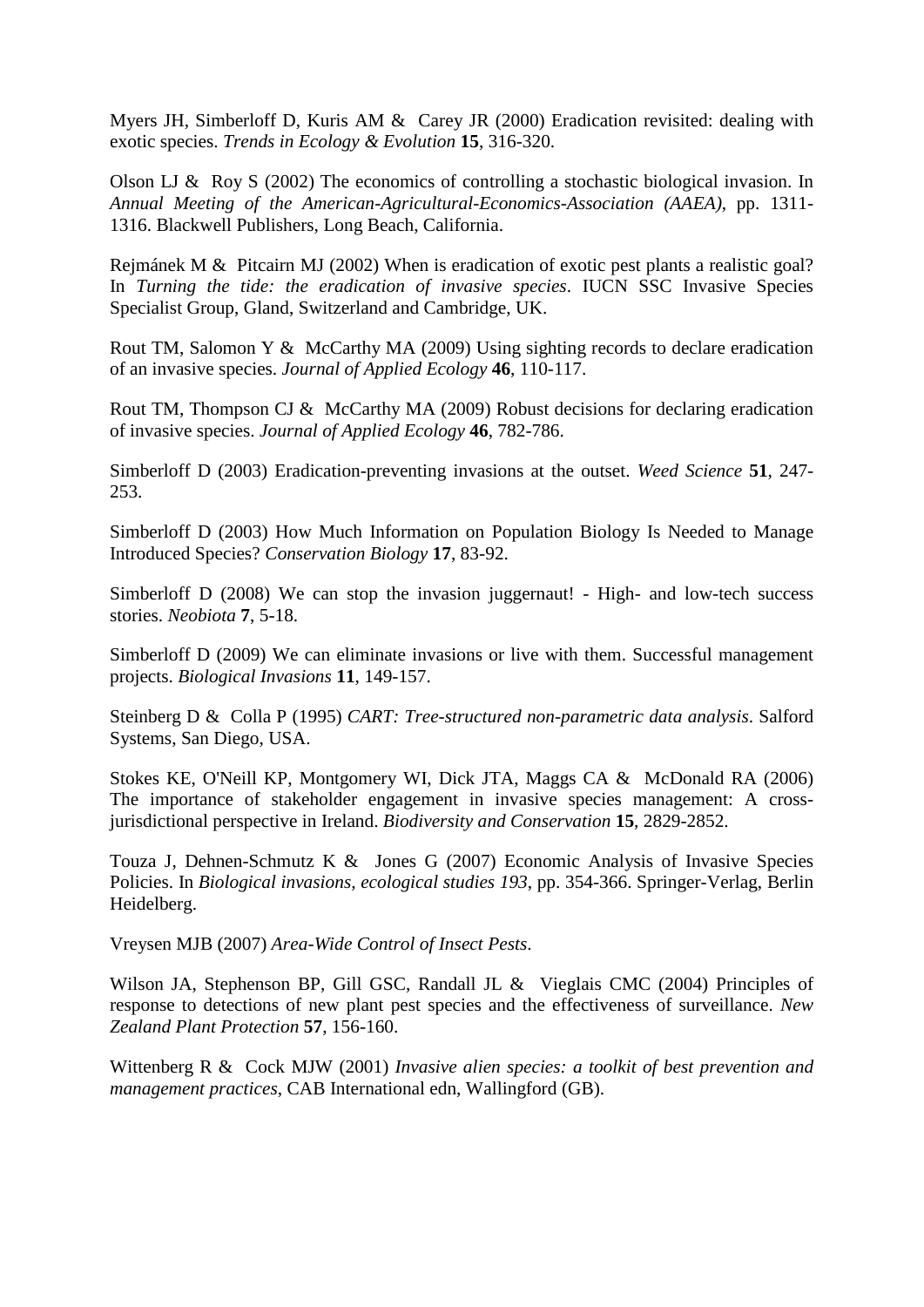# **Tables and Figures**

| <b>Question Topic</b><br>Nbr. |                                       | <b>Question</b>                                                                                             | possible answer                                                                                                                             |
|-------------------------------|---------------------------------------|-------------------------------------------------------------------------------------------------------------|---------------------------------------------------------------------------------------------------------------------------------------------|
| 1                             | <b>Identification of</b><br>event     | Which species was controlled<br>where and when?                                                             | English name, country, region, year                                                                                                         |
| 2                             |                                       | To which pest group does the pest<br>organism belong to?                                                    | choose from a) insect, b) mite, c)<br>nematode d) bacteria e) fungi f) virus<br>or virus-like g) plant                                      |
| 3                             |                                       | To which genus does organism<br>belong to?                                                                  | latin name                                                                                                                                  |
| 4                             |                                       | What is the species name of the<br>organism ? (latin name)                                                  | free text                                                                                                                                   |
| 5                             |                                       | Continent where management<br>measures were performed                                                       | free text                                                                                                                                   |
| 6                             |                                       | Country where management<br>measures were performed                                                         | free text                                                                                                                                   |
| 7                             | Location of<br>management<br>measures | Target area where management<br>measures was performed (county,<br>region, etc)                             | free text                                                                                                                                   |
| 8                             | Description of<br>damage              | Direct impact on plants                                                                                     | free text                                                                                                                                   |
| 9                             | Description of<br>damage              | Indirect impacts to animals,<br>ecosystem changes, economic<br>damages, problems for<br>human/animal health | free text                                                                                                                                   |
| 10                            | Invaded habitat type                  | EUNIS category A: marine habitats                                                                           | yes - no                                                                                                                                    |
| 11                            |                                       | EUNIS category B: coastal habitats                                                                          | yes - no                                                                                                                                    |
| 12                            |                                       | EUNIS category C: inland surface<br>waters                                                                  | yes - no                                                                                                                                    |
| 13                            |                                       | EUNIS category D: mires, bogs and<br>fens                                                                   | yes - no                                                                                                                                    |
| 14                            |                                       | EUNIS category E: grasslands, and<br>lands dominated by forbs, mosses<br>or lichens                         | yes - no                                                                                                                                    |
| 15                            |                                       | EUNIS category F: heathland, scrub yes - no<br>and tundra                                                   |                                                                                                                                             |
| 16                            |                                       | EUNIS category G: woodland,<br>forest and wooded land                                                       | yes - no                                                                                                                                    |
| 17                            |                                       | EUNIS category H: inland<br>unvegetated or sparsely vegetated<br>habitats                                   | yes - no                                                                                                                                    |
| 18                            |                                       | EUNIS category I: regularly or<br>recently cultivated agricultural,<br>horticultural and domestic habitats  | yes - no                                                                                                                                    |
| 19                            |                                       | EUNIS category J: constructed,<br>industrial and other artificial<br>habitats                               | yes - no                                                                                                                                    |
| 20                            | Location of<br>management<br>measures | Targeted system:                                                                                            | choose from a)protected (glasshouse)<br>b) outdoors, cultivated c) outdoors,<br>noncultivated, private d)outdoors,<br>noncultivated, public |
| 21                            |                                       | If measures are taken in an outdoor<br>system, please indicate within<br>which altitudinal range (meters    | (meters above sea level)                                                                                                                    |

# **Table 1:** Detailed questionnaire for eradication database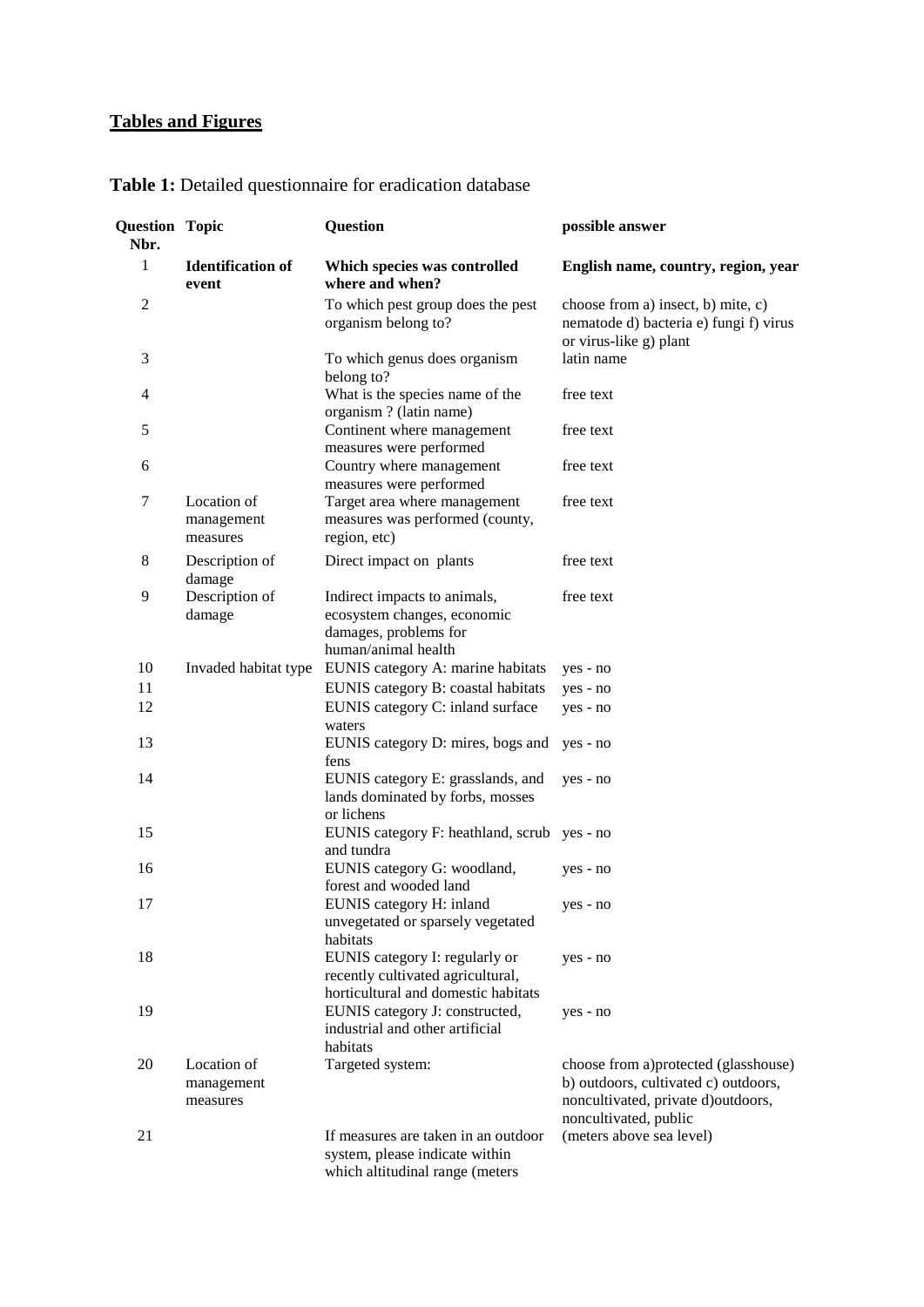#### above sea level)

| 22 | Spatial extent of the<br>pest outbreak | Number of infested lots,<br>consignments, glasshouses, fields,<br>gardens, park areas, etc.                                                                                        | continuous                                                                                                                                                                                                                                                  |
|----|----------------------------------------|------------------------------------------------------------------------------------------------------------------------------------------------------------------------------------|-------------------------------------------------------------------------------------------------------------------------------------------------------------------------------------------------------------------------------------------------------------|
| 23 |                                        | Size of infested area in km2, ha or<br>m2                                                                                                                                          | continuous                                                                                                                                                                                                                                                  |
| 24 |                                        | What proportion of suitable habitat<br>is infested at the onset of the<br>measures?                                                                                                | $\%$                                                                                                                                                                                                                                                        |
| 25 | Properties of the<br>event             | Is infested area difficult to access<br>for management measures (such as<br>private gardens, homes, remote<br>areas?)                                                              | yes - no                                                                                                                                                                                                                                                    |
| 26 | Objective of<br>management<br>strategy | What management strategy was<br>chosen?                                                                                                                                            | choose a) eradication b) containment                                                                                                                                                                                                                        |
| 27 | Management<br>measures                 | What management measures were<br>taken? a) physical b) chemical c)<br>biocontrol agents d) combined e)<br>others (brief description, see sheet<br>"measures" for possible answers) | choose from a) physical b) chemical<br>c) biocontrol agents d) combined e)<br>others (brief description, see sheet<br>"measures" for possible answers)                                                                                                      |
| 28 |                                        | Were management<br>measures/techniques available at<br>moment of outbreak? If yes, were<br>they ever successfully applied for<br>this organism?                                    | yes - no                                                                                                                                                                                                                                                    |
| 29 |                                        | What kind of information was<br>available concerning management<br>measures for this organism prior to<br>its arrival?                                                             | choose from a) a PRA b) a species<br>specific contingency plan c) a generic<br>contingency plan d) other sources<br>(e.g. a pest notice or alert), please<br>specify briefly e) none (or had to be<br>compiled during the outbreak)                         |
| 30 | Properties of target<br>population     | Population size when measures are<br>taken (individuals)                                                                                                                           | continuous                                                                                                                                                                                                                                                  |
| 31 |                                        | Population density (individuals per<br>area); please choose magnitude of<br>area as seems appropriate for the<br>organism                                                          | ratio                                                                                                                                                                                                                                                       |
| 32 |                                        | Population trend before<br>management measures were taken:<br>expanding, stable, decreasing                                                                                        | scores                                                                                                                                                                                                                                                      |
| 33 |                                        | Was the population reproducing in<br>the infested area?                                                                                                                            | yes - no                                                                                                                                                                                                                                                    |
| 34 |                                        | Distribution of pest populations in<br>infested area                                                                                                                               | choose from a) patchy (i.e.<br>reproductively isolated populations)<br>vs. b) continuous                                                                                                                                                                    |
| 35 |                                        | Are interactions with other aliens<br>known? if yes, what are they?                                                                                                                | free text                                                                                                                                                                                                                                                   |
| 36 | Introduction                           | Pathways of original introduction:                                                                                                                                                 | choose from a) intentional release, b)<br>escape from captivity, c) contaminant<br>of goods (e.g. plant material) d)<br>hitchhiker e) corridor (introduced via<br>transport infrastructure), f) unaided<br>(natural spread from an already<br>infested area |
| 37 |                                        | Rate of introduction:                                                                                                                                                              | choose from a) none b) once in 10<br>years or less c) once a year d) several                                                                                                                                                                                |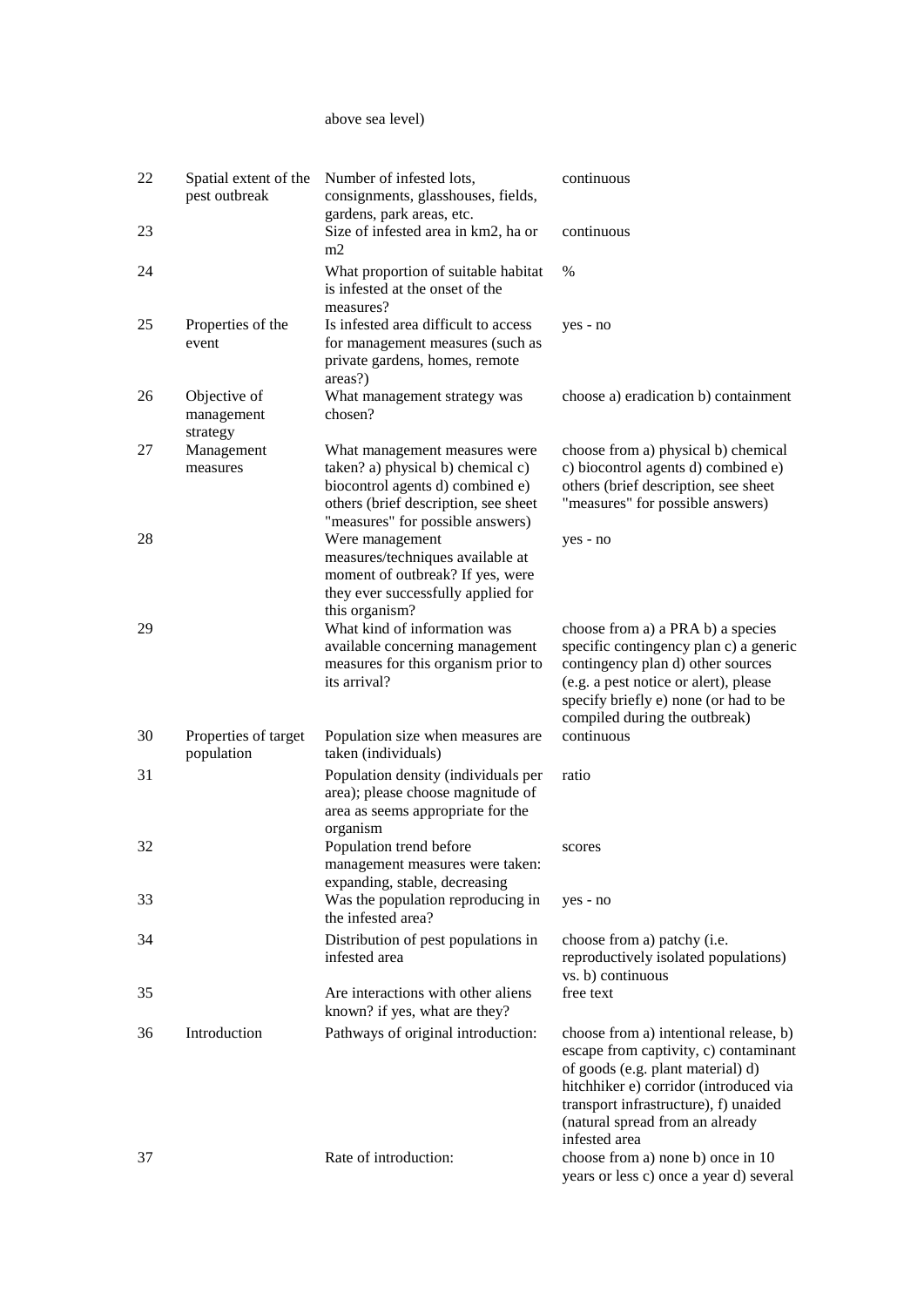|    |                                            |                                                                                                                                                  | times a year                                                                                                                                                                                                                                                |
|----|--------------------------------------------|--------------------------------------------------------------------------------------------------------------------------------------------------|-------------------------------------------------------------------------------------------------------------------------------------------------------------------------------------------------------------------------------------------------------------|
| 38 |                                            | Pathways in ongoing introduction:                                                                                                                | choose from a) intentional release, b)<br>escape from captivity, c) contaminant<br>of goods (e.g. plant material) d)<br>hitchhiker e) corridor (introduced via<br>transport infrastructure), f) unaided<br>(natural spread from an already<br>infested area |
| 39 |                                            | Preventive measures Are measures taken to prevent<br>introductions? If yes, what are they<br>(list of possible measures see sheet<br>"measures") | free text                                                                                                                                                                                                                                                   |
| 40 | Monitoring                                 | Is the population monitored while<br>the eradication/containment                                                                                 | free text                                                                                                                                                                                                                                                   |
| 41 |                                            | campaign is underway? How?<br>Are initial infection sources<br>retraced (at time of detection)?                                                  | yes - no                                                                                                                                                                                                                                                    |
| 42 | Detection                                  | How was pest detected?                                                                                                                           | choose a) inspection at import b)<br>inspection at nursery c) grower, d)                                                                                                                                                                                    |
| 43 |                                            | Ease of detection and identification:                                                                                                            | public e) regular NPPO survey<br>choose a) identifiable with naked eye,<br>b) microscope and literature needed<br>for identification, c) more complex<br>tools (molecular) needed to identify<br>species                                                    |
| 44 | Timing                                     | Arrival date (if known, else first<br>record)                                                                                                    | DD.MM.YYYY                                                                                                                                                                                                                                                  |
| 45 |                                            | Date of 1st record of spreading                                                                                                                  | DD.MM.YYYY                                                                                                                                                                                                                                                  |
| 46 |                                            | Date when impact was recognised                                                                                                                  | DD.MM.YYYY                                                                                                                                                                                                                                                  |
| 47 |                                            | Date when impact was considered a<br>problem                                                                                                     | DD.MM.YYYY                                                                                                                                                                                                                                                  |
| 48 |                                            | Date when evaluation process<br>started                                                                                                          | DD.MM.YYYY                                                                                                                                                                                                                                                  |
| 49 |                                            | Date management measures started                                                                                                                 | DD.MM.YYYY                                                                                                                                                                                                                                                  |
| 50 |                                            | Date management measures ended<br>or will end                                                                                                    | DD.MM.YYYY                                                                                                                                                                                                                                                  |
| 51 | Legal and<br>Organisational<br>Constraints | What is pest status of organism?                                                                                                                 | choose from a) quarantine pest b)<br>regulated non-quarantine pest c)<br>neither                                                                                                                                                                            |
| 52 |                                            | What strategies to manage invasive<br>alien species exist?                                                                                       | free text                                                                                                                                                                                                                                                   |
| 53 |                                            | Level of coordination between<br>involved parties:                                                                                               | choose from a) none b) existing c)<br>well functioning                                                                                                                                                                                                      |
| 54 | Human dimension                            | Degree of public support for<br>management measures:                                                                                             | choose from a) opposed b) indifferent<br>c) supporting                                                                                                                                                                                                      |
| 55 |                                            | Degree of stakeholder commitment<br>for management measures:                                                                                     | choose from a) opposed b) indifferent<br>c) supporting                                                                                                                                                                                                      |
| 56 |                                            | Was the issue of [risk]<br>communication to the public and/or<br>other stakeholders specifically<br>addressed?                                   | yes - no                                                                                                                                                                                                                                                    |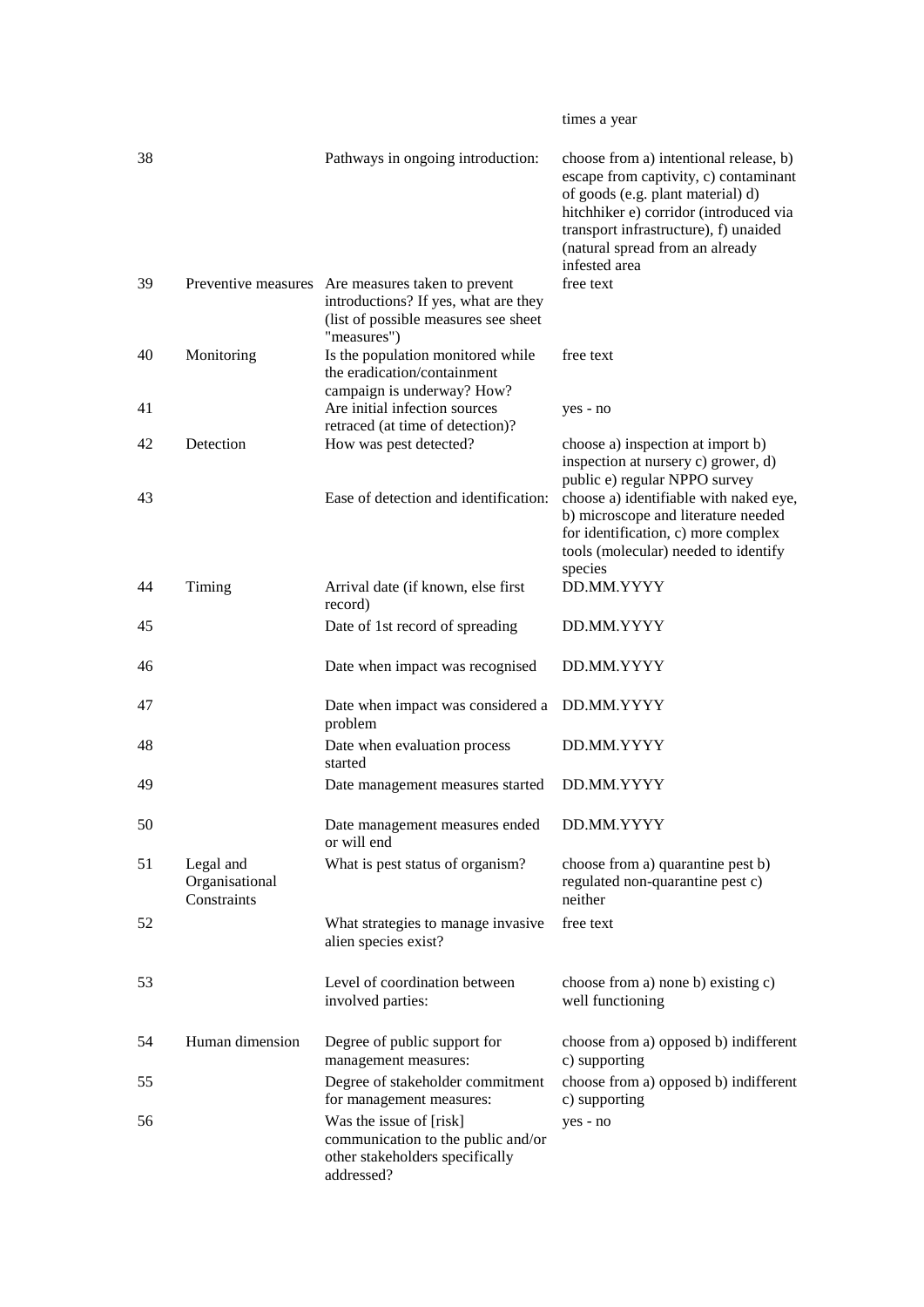| 57<br>58 | Effort put in<br>management<br>measures       | How much money was spent on<br>eradication? If available, give<br>absolute values, or alternatively,<br>estimate costs where possible,<br>IMPORTANT: state if costs are<br>estimates!<br>How much labour was involved in<br>the campaign? Paid workers or<br>unpaid volunteers. E.g. was the | monetary values or estimates based on<br>following categories: a) $\lt \text{\textsterling}10,000;$ b)<br>$€10,000-50,000; c) €50,000-$<br>£500,000; d) $\text{\textsterling}00,000 - \text{\textsterling}0,000,000$ ;<br>e) > €5,000,000; f) unknown or<br>estimation not possible.<br>free text |
|----------|-----------------------------------------------|----------------------------------------------------------------------------------------------------------------------------------------------------------------------------------------------------------------------------------------------------------------------------------------------|---------------------------------------------------------------------------------------------------------------------------------------------------------------------------------------------------------------------------------------------------------------------------------------------------|
| 59       |                                               | public asked to participate in the<br>removal of pest?<br>How adequate was the effort put in<br>the campaign?                                                                                                                                                                                | choose from a) less than adequate for<br>the extent of the outbreak b) adequate<br>c) more than adequate                                                                                                                                                                                          |
| 60       | Level of success of<br>management<br>measures | Level of control/pest management,<br>achieved in the attempted time<br>frame:                                                                                                                                                                                                                | choose from a) organism eradicated,<br>campaign ended; b) organism<br>contained or delimited, campaign<br>continues/d; c) organism suppressed,<br>campaign continues d) alternative<br>measures to be applied; e) all<br>measures failed, pest established.                                       |
| 61       |                                               | If stated or considered, how was the<br>success or failure of the campaign<br>determined?                                                                                                                                                                                                    | choose from a) monitoring (please<br>indicate on what basis and how long)<br>b) expert judgement c) other method,<br>please explain                                                                                                                                                               |
| 62       |                                               | Were any suggestions or<br>conclusions provided regarding<br>reasons for the success/failure of the<br>campaign?                                                                                                                                                                             | free text                                                                                                                                                                                                                                                                                         |
| 63       | History of the pest<br>species                | Did pest occur elsewhere in the<br>world? If yes, please say where<br>(country, region, etc)                                                                                                                                                                                                 | free text                                                                                                                                                                                                                                                                                         |
| 64       |                                               | If pest occurred elsewhere, where<br>measures taken against it?                                                                                                                                                                                                                              | yes - no                                                                                                                                                                                                                                                                                          |
| 65       |                                               | If management measures were<br>taken elsewhere in world, what<br>were they:                                                                                                                                                                                                                  | choose from a) physical b) chemical<br>c) biocontrol agents d) combined e)<br>others (brief description)                                                                                                                                                                                          |
| 66       |                                               | If management measures were<br>taken elsewhere in world, what was<br>their outcome?                                                                                                                                                                                                          | free text                                                                                                                                                                                                                                                                                         |
| 67       | Remarks                                       | Do you have comments? Please<br>specify which question they relate<br>to.                                                                                                                                                                                                                    | free text                                                                                                                                                                                                                                                                                         |
| 68       | References                                    | Where are information about event-<br>specific factors from? Specify<br>which source contributes which<br>information.                                                                                                                                                                       | free text                                                                                                                                                                                                                                                                                         |
| 69       | DataEntry                                     | Name, institution and country of<br>person entering the data                                                                                                                                                                                                                                 |                                                                                                                                                                                                                                                                                                   |
| 70       |                                               | Date of data entry                                                                                                                                                                                                                                                                           |                                                                                                                                                                                                                                                                                                   |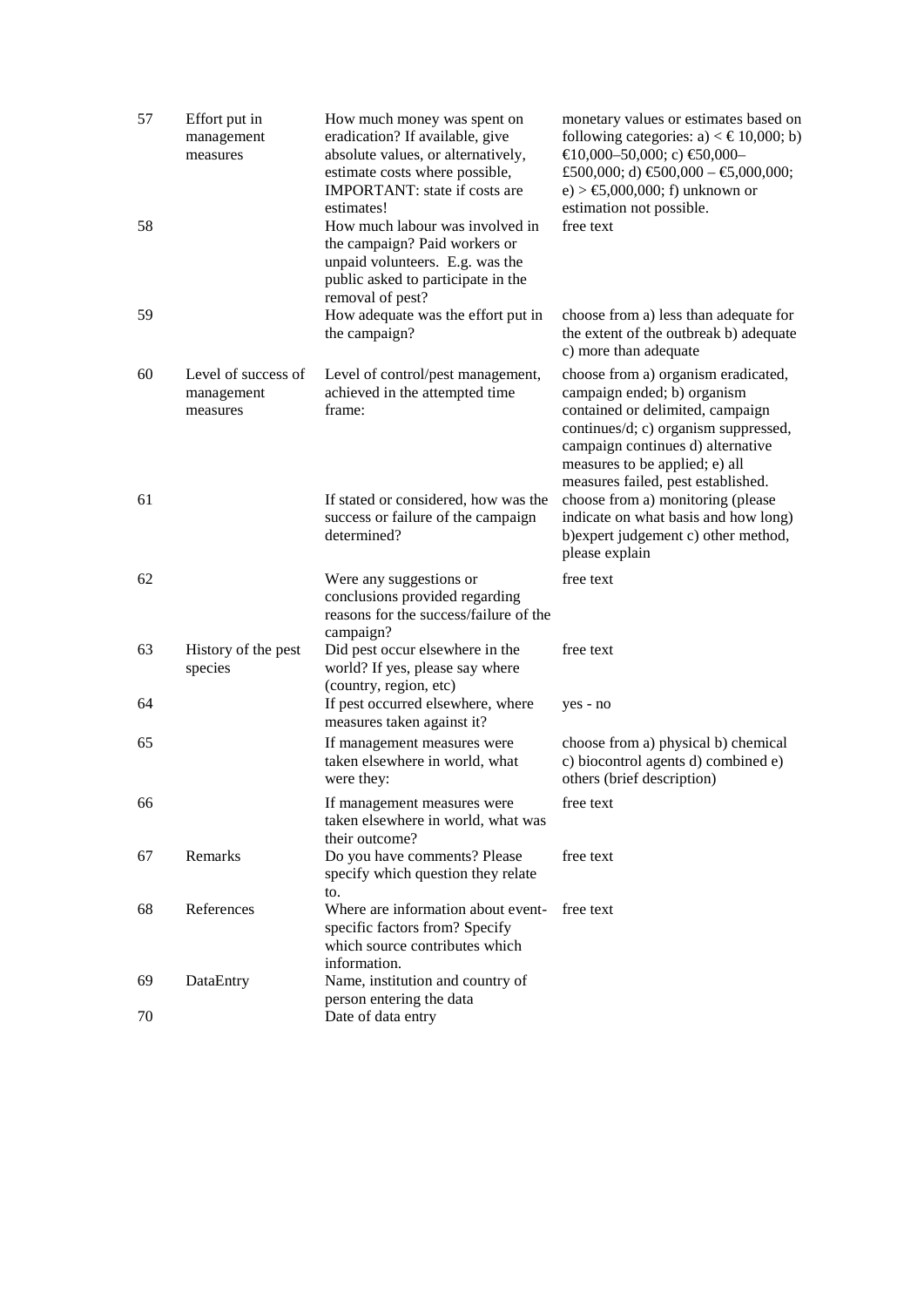**Table 2**: Number of eradication and containment campaigns in the eradication database, separated by continent and pest group.

|                      | Pest group |       |        |          |             |       |             |       |
|----------------------|------------|-------|--------|----------|-------------|-------|-------------|-------|
| Continent            | bacteria   | fungi | insect | nematode | phytoplasma | plant | virus(like) | Total |
| Africa               |            |       |        |          |             | 2     |             | 2     |
| Atlantic             |            |       |        |          |             |       |             |       |
| Asia                 |            |       |        |          |             |       |             | 0     |
| Australia/NewZealand | 1          |       | 8      |          |             | 13    |             | 23    |
| Europe               | 10         | 16    | 42     | 2        |             |       | 9           | 87    |
| <b>IndianOcean</b>   |            |       |        |          |             |       |             |       |
| NorthAmerica         | 2          | 3     | 20     |          |             | 10    |             | 37    |
| Pacific              |            |       | 2      |          |             | 10    |             | 13    |
| SouthAmerica         | 4          |       | 6      |          |             |       |             |       |
| total                | 14         | 20    | 80     |          |             | 42    | 10          | 171   |

**Table 3**: Affected systems and pest groups. An organism can be included in more than one

system.

| Pest Group  | agriculture ecology |    | forestry | ornamental     |
|-------------|---------------------|----|----------|----------------|
| bacteria    | 11                  |    |          | 3              |
| fungi       | 9                   |    | 12       | 10             |
| insect      | 48                  | 34 | 30       | 34             |
| nematode    | 2                   | 2  | 2        | $\overline{2}$ |
| phytoplasma | 1                   |    |          |                |
| plant       | 2                   | 40 |          |                |
| virus(like) | 9                   |    |          |                |
| total       | 82                  | 83 |          | 50             |

**Table 4**: Comparison between European and non-European eradication campaigns. The level of success does not differ between the two groups (Chi2 = 4.04, df = 3, p = 0.26).

| Level of success | FU |    | nonEU | total |
|------------------|----|----|-------|-------|
| successful       |    | 27 | 28    | 55    |
| expected success |    | 14 | 11    | 25    |
| expected failure |    | 13 | 19    | 32    |
| failure          |    | 10 |       | 14    |
| total            |    | 64 | 62    | 126   |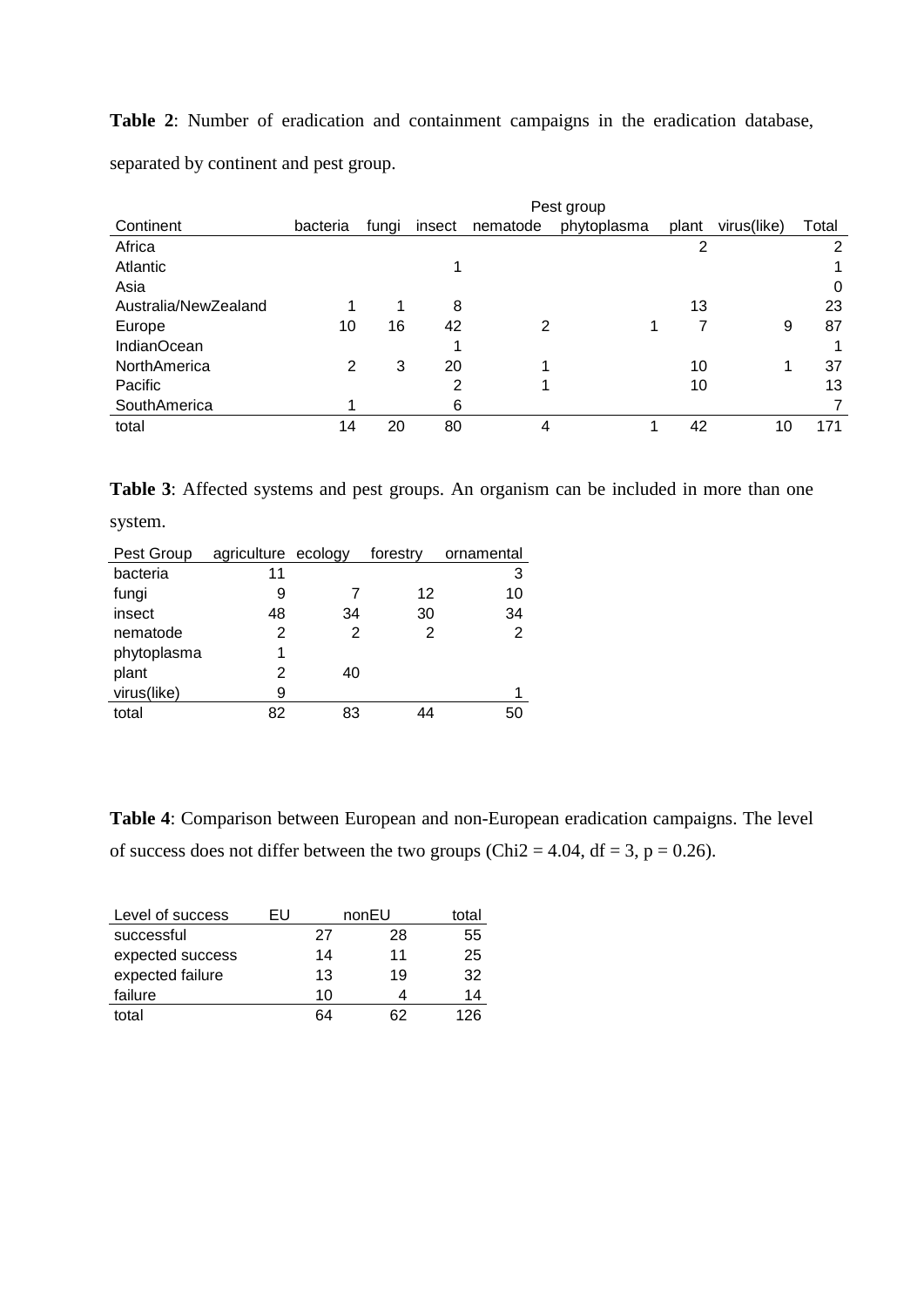**Table 5**: Relationship between the outcome of eradication campaigns and factors standing for i) the spatial extent of the infestation, ii) continentality and open or closed system campaigns, iii) the reaction time between arrival and start of management measures and iv) the level of readiness and coordination. The best fitting model is shown, delta AIC 3.7659 (with previous model) and 12.1571 (with next model)

| Factors in multivariate analysis Estimate |          | Std. Error | - DF   | t-value  | p-value |
|-------------------------------------------|----------|------------|--------|----------|---------|
| Intercept                                 | 2.927    | 0.789      | 43,000 | 3.712    | 0.001   |
| Open or closed systems                    | $-0.460$ | 0.184      | 31.000 | $-2.505$ | 0.018   |
| Readiness to act                          | 0.258    | 0.115      | 31.000 | 2.240    | 0.032   |
| Pestgroup pathogen                        | $-0.625$ | 0.295      | 43.000 | $-2.115$ | 0.040   |
| Pestgroup plant                           | 0.628    | 0.390      | 43.000 | 1.611    | 0.115   |
| Continentality                            | $-0.222$ | 0.258      | 31.000 | $-0.862$ | 0.396   |
| Coordination                              | 0.144    | 0.250      | 31.000 | 0.573    | 0.571   |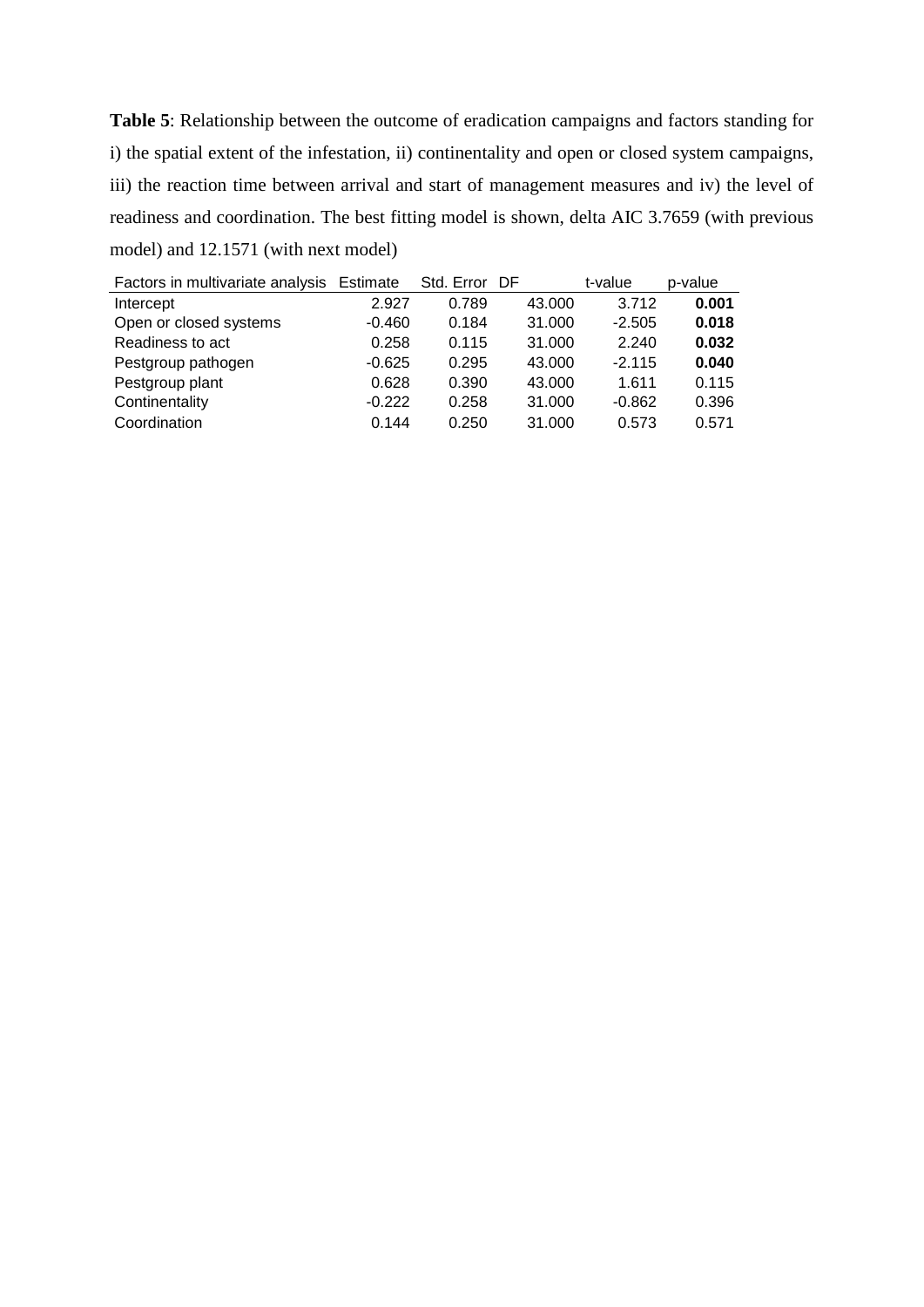

Figure 1: Frequency distribution of the duration of eradication campaigns, counted in months. Ongoing campaigns are counted until December 2008.



Figure 2: Frequency distribution of the size of the infested area in hectares.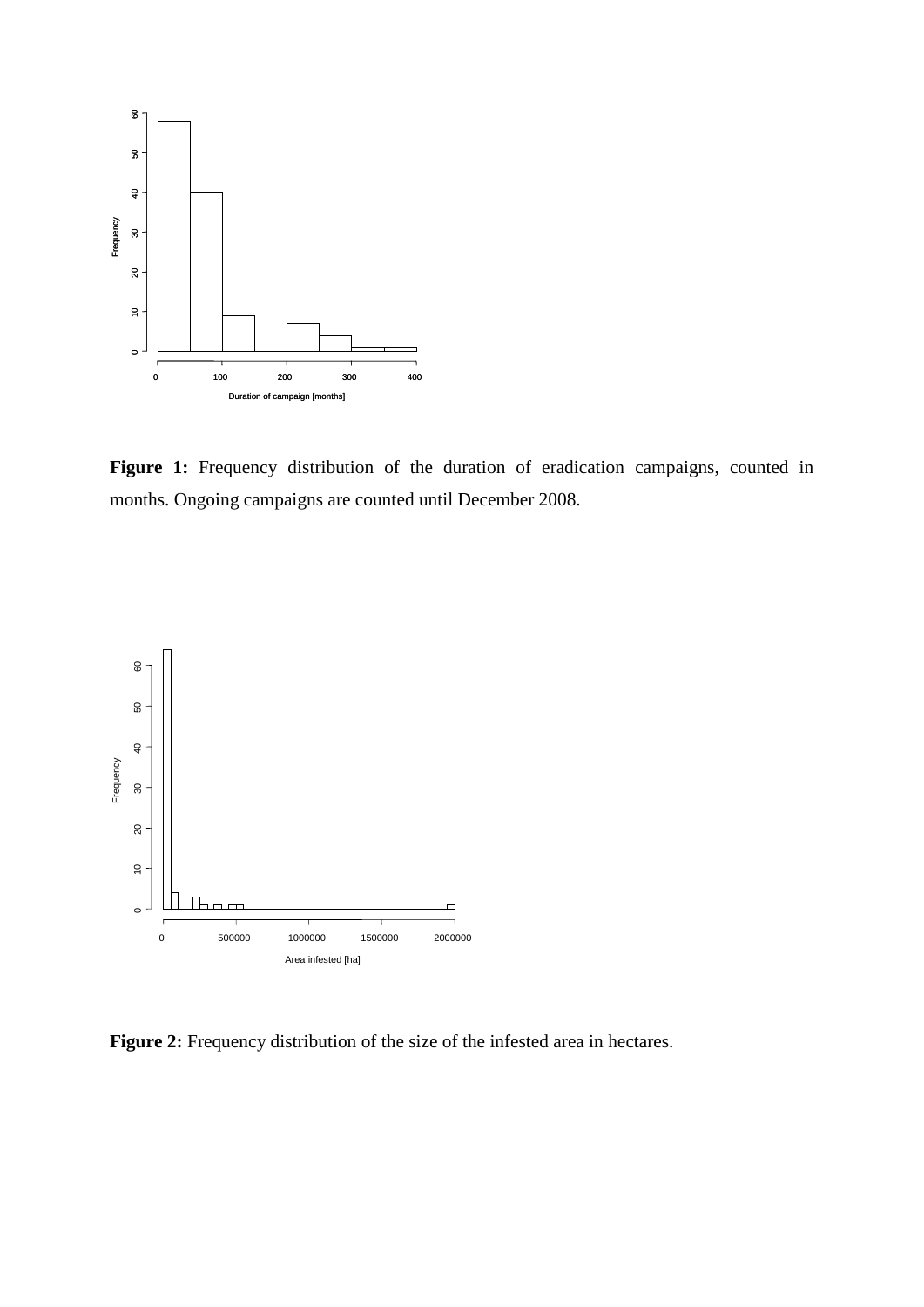